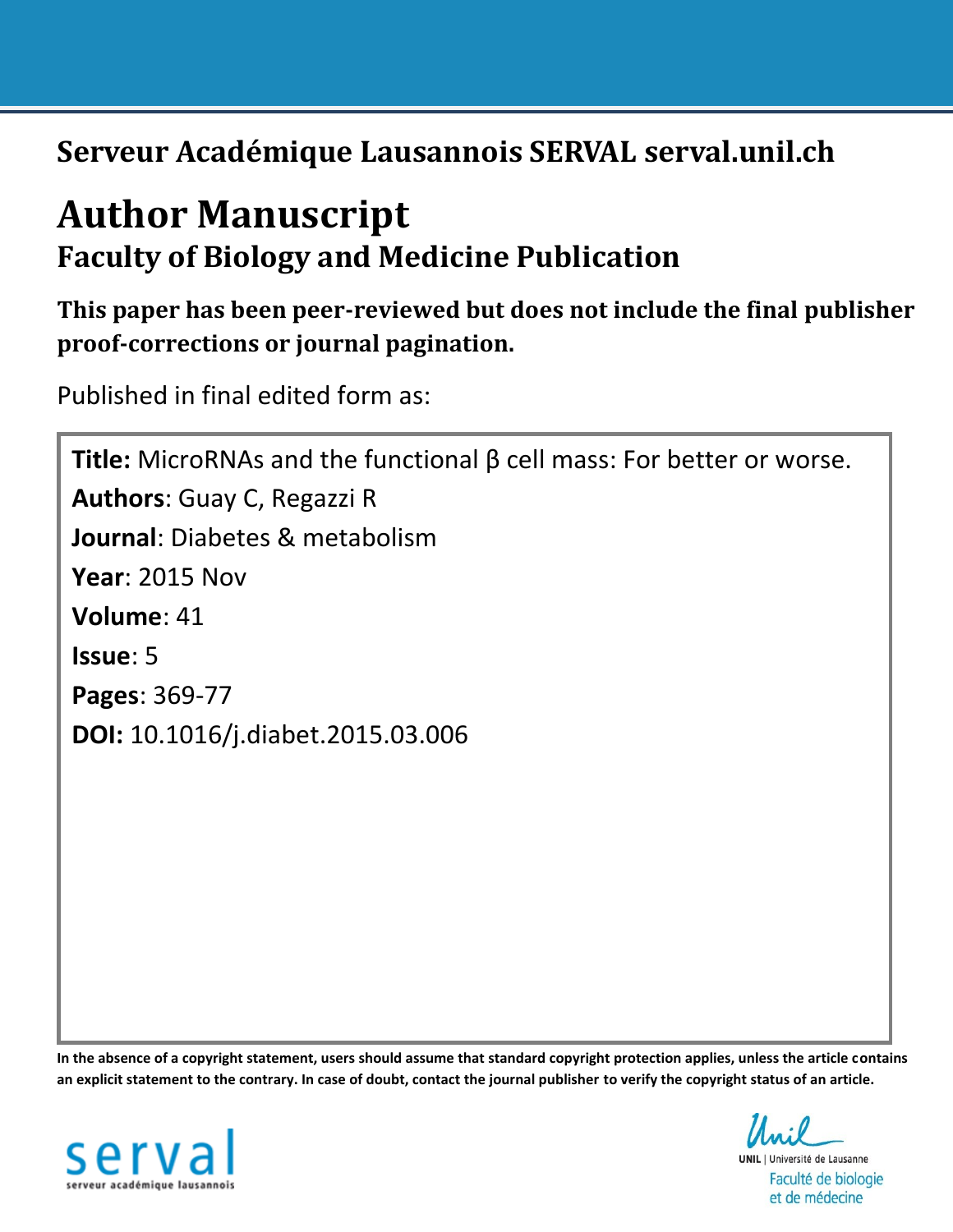# **MicroRNAs and the functional β-cell mass: for better or worse**

Running title: microRNAs and β-cell mass

Claudiane Guay and Romano Regazzi

University of Lausanne, Department of Fundamental Neurosciences,

Lausanne, Switzerland

Correspondence to:

Prof. Romano Regazzi

Department of Fundamental Neurosciences

Rue du Bugnon 9, 1005 Lausanne, Switzerland

Tel. ++41 21 692 52 80

Fax. ++41 21 692 52 55

E-mail: [Romano.Regazzi@unil.ch](mailto:Romano.Regazzi@ibcm.unil.ch)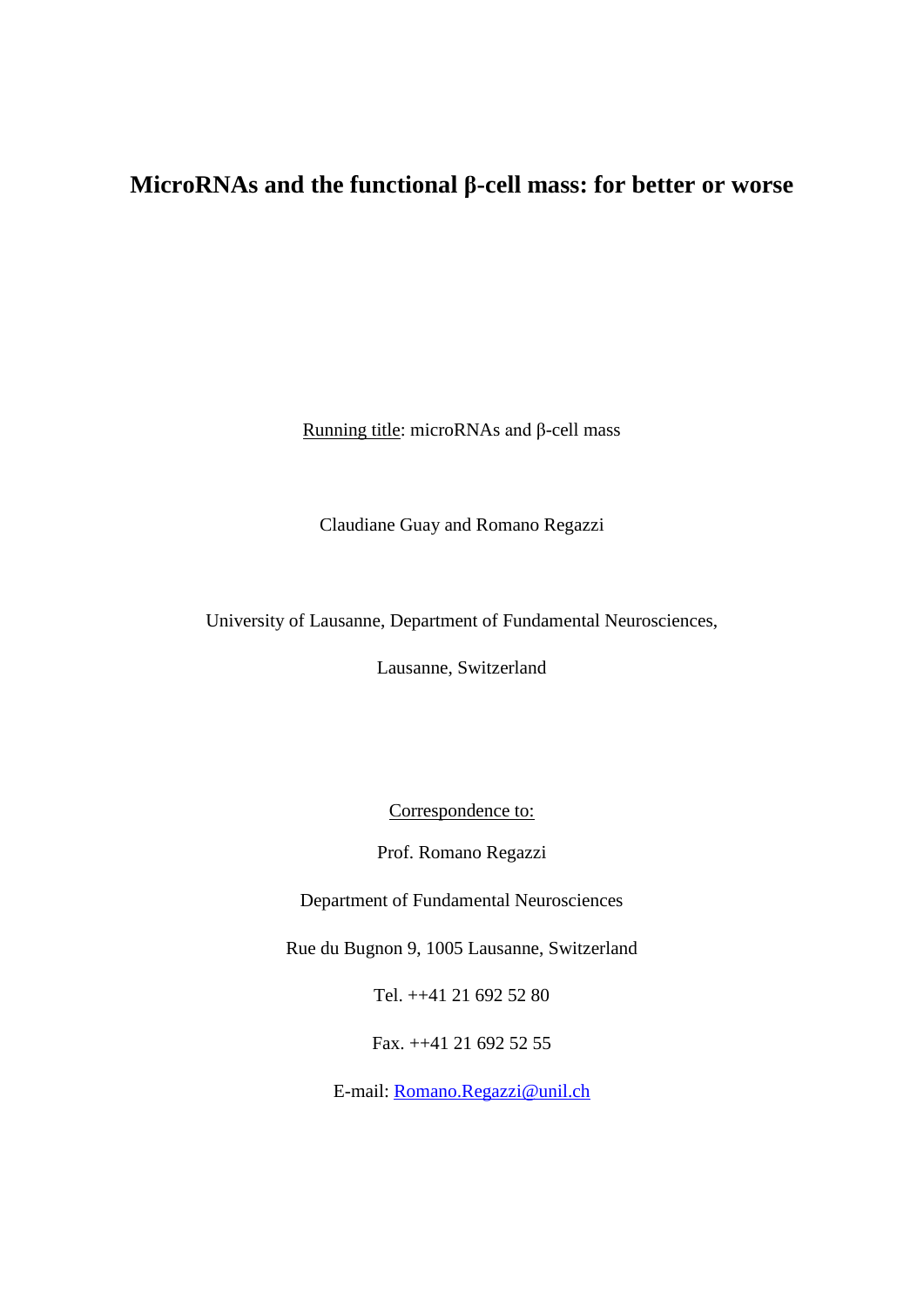#### **Abstract**

Insulin secretion from pancreatic β-cells plays a central role in the control of blood glucose levels. The amount of insulin released by β-cells is precisely adjusted to match the organism requirements. A number of conditions occurring during life, including pregnancy and obesity, can result in a decrease in the sensitivity of insulin target tissues and in the consequent rise in the insulin needs. To preserve glucose homeostasis, the augmented insulin demand requires a compensatory expansion of the mass of pancreatic β-cells and an increase in their secretory activity. This compensatory process is known to be accompanied by modifications in β-cell gene expression but the molecular mechanisms underlying this phenomenon are still poorly understood. Emerging evidence indicate that at least part of these compensatory events may be orchestrated by changes in the level of a novel class of gene regulators, the microRNAs. Indeed, several of these small non-coding RNAs have either positive or negative impacts on β-cell proliferation and survival. The studies reviewed in this paper suggest that the balance between the actions of these two groups of microRNAs with opposing functional effects determines whether β-cells expand sufficiently to maintain blood glucose levels in the normal range or fail to meet the insulin demand with a consequent progression toward diabetes manifestation. A better understanding of the mechanisms governing the changes in the microRNA profile will open the way for the development of new strategies to prevent and/or treat type 2 and gestational diabetes.

Key words: microRNAs, pancreatic islets, diabetes, gene regulation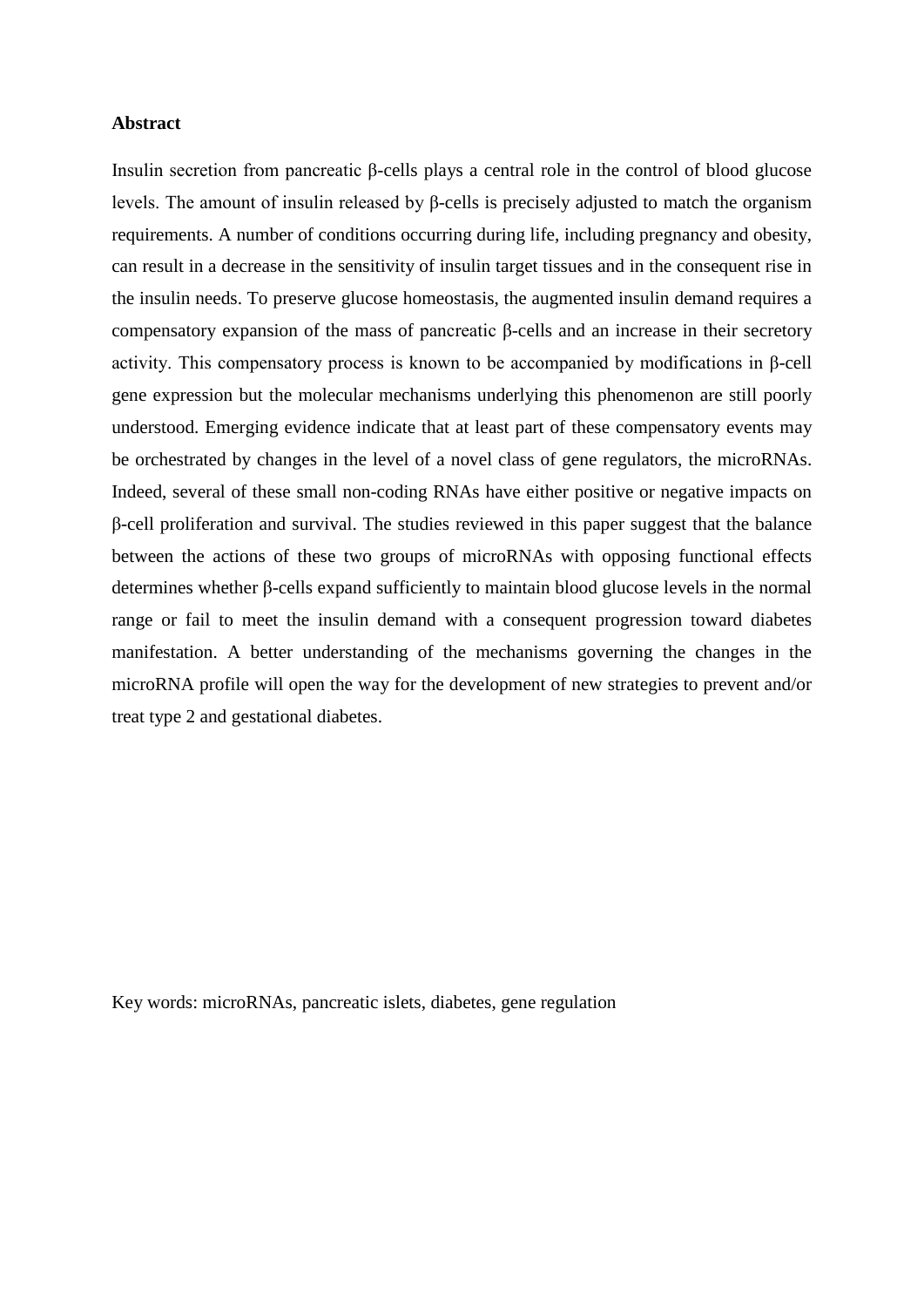#### **Introduction**

Type 2 diabetes mellitus (T2DM) is a complex metabolic disorder characterized by a diminished sensitivity of insulin target tissues, including liver, skeletal muscles and adipose tissue, and the inability of the pancreatic β-cells to secrete enough insulin to sustain the organism demand. In pre-diabetic conditions, β-cells compensate the insulin resistant state of the target tissues by increasing their number and size and by augmenting the amount of hormone released in response to glucose and fatty acids [\[1\]](#page-17-0). The duration of this compensatory state differs between individuals and can eventually last for the entire life. When β-cells can no longer face the elevated insulin demand, they become dysfunctional and their survival is impaired favoring the development of T2DM. Despite intensive efforts, the precise mechanisms underlying compensatory β-cell mass expansion are still not well understood. Changes in the functional β-cell mass are known to necessitate adaptations in gene expression programs but the key factors driving this phenomenon are still not fully elucidated.

In the last few years, microRNAs (miRNAs) have been discovered to form a complex regulatory network governing the activities of β-cells. These small non-coding RNA molecules act as transcriptional repressors by binding to the 3'UTR of target mRNAs (Figure 1) [\[2\]](#page-17-1). The current estimations indicate that the human genome encodes for more than 1800 miRNA precursors producing up to 2585 mature miRNAs [\[3\]](#page-17-2). Notably, a single miRNA can bind more than hundred different target mRNAs, hence modulating directly or indirectly the expression of numerous genes. Indeed, at least 60% of the protein-coding genes are believed to be under the control of miRNAs [\[4\]](#page-17-3). In view of this, miRNAs are now recognized as major regulators of gene expression and key players in the control of several biological and pathological processes, including diabetes mellitus [\[5\]](#page-17-4). The potential role of miRNAs in the development of diabetes and its complications has been reviewed extensively in the past years [\[6-10\]](#page-17-5). Here, we will focus specifically on the contribution of miRNAs to the control of the functional β-cell mass.

## **Evidence for the involvement of miRNAs in the control of pancreatic β-cell mass and function**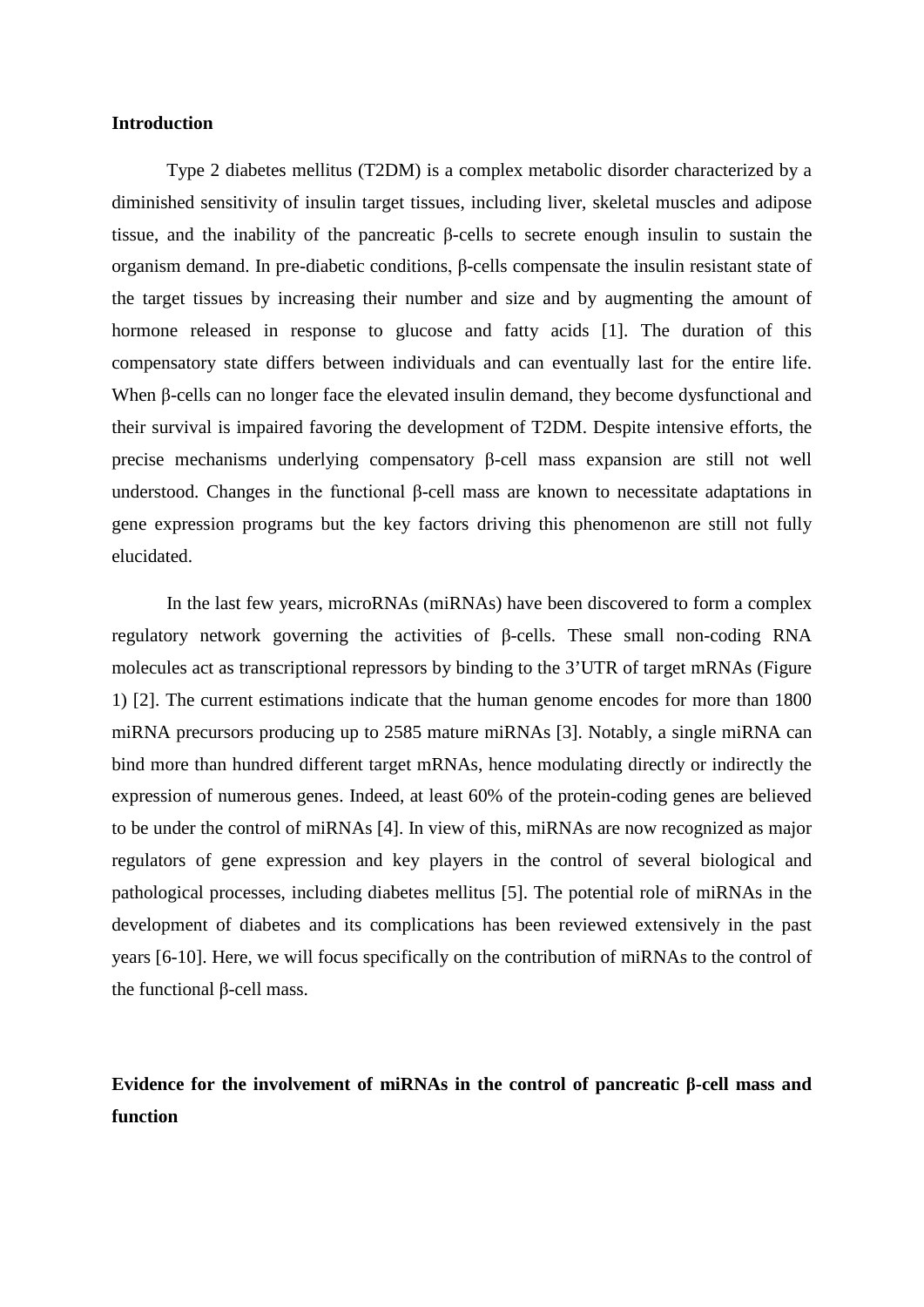The potential role of miRNAs in β-cell differentiation and in the control of β-cell function was initially investigated by knocking-down Dicer1, the enzyme required for the maturation of most miRNAs (see Figure 1). Whole-body deletion of *Dicer1* in mice results in early embryonic lethality [\[11\]](#page-17-6) but, surprisingly, *Dicer1*-hypomorphic mice, expressing about 20% of wild type *Dicer1* level, are viable and display histologically normal tissue development throughout fetal and neonatal stages. However, starting from 4 weeks of age, the pancreas showed morphologic abnormalities [\[12\]](#page-17-7). Lynn and colleagues generated a pancreatic *Dicer1*-null mice who survived until birth but died at 3 days of age (P3) [\[13\]](#page-17-8). These Pdx1-Cre *Dicer1* animals displayed severe defects in pancreas development and in the differentiation of the endocrine lineage, with strong impairment in β-cell formation. In another study, deletion of *Dicer1* specifically in pancreatic endocrine progenitor cells did not affect specialization of hormone-expressing cells during embryogenesis but displayed loss of hormone expression during neonatal phase. [\[14\]](#page-17-9). Moreover, during the neonatal period these Ngn3-Cre *Dicer* mice exhibited altered islet organization, reduced β-cell mass and decreased proinsulin mRNA expression with a consequent reduction in insulin content. As expected, these mice developed hyperglycemia and overt diabetes within 2 weeks of age [\[14\]](#page-17-9).

To investigate more precisely the role of miRNAs in insulin-secreting cells, *Dicer1* was conditionally deleted using *Cre recombinase* system under control of the promoter of the rat insulin 1 (RIP1) or 2 (RIP2) gene. Of note, rodents have 2 nonallelic insulin genes as opposed to human that have a single copy of the insulin gene. Both RIP1 and RIP2 are commonly used to delete a gene specifically in beta-cells. Kalis *et al*. generated a β-cell specific deletion of *Dicer1* [\[15\]](#page-17-10) under the regulation of RIP1. Fetal and neonatal β-cell development was not affected but RIP1-Cre *Dicer1* null mice became progressively hyperglycemic, leading to diabetes onset in adulthood. These animals display defects in islet number, size and architecture, in β-cell mass and in insulin biosynthesis and secretion. Two other research groups developed conditioned *Dicer1* deletion under the regulation of RIP2. Lynn and colleagues did not observed any morphological defect in pancreatic islets of 8 month-old mice [\[13\]](#page-17-8). In opposite, Mandelbaum and colleagues observed reduced beta-cell number and mass and insulin content in pancreatic islets of 4 month-old mice [\[16\]](#page-17-11). Moreover, these RIP2-Cre *Dicer1* null mice were glucose intolerant at the age of 1-2 month and the same trend was also observed at the age of 8-10 months. Of note, mutant mice exhibited mosaic islets, meaning that not all beta-cells underwent *Cre* recombination leading to a mix of "mutant" (*Cre*-positive cells in which Dicer1 activity was disrupted) and wild-type (*Cre*-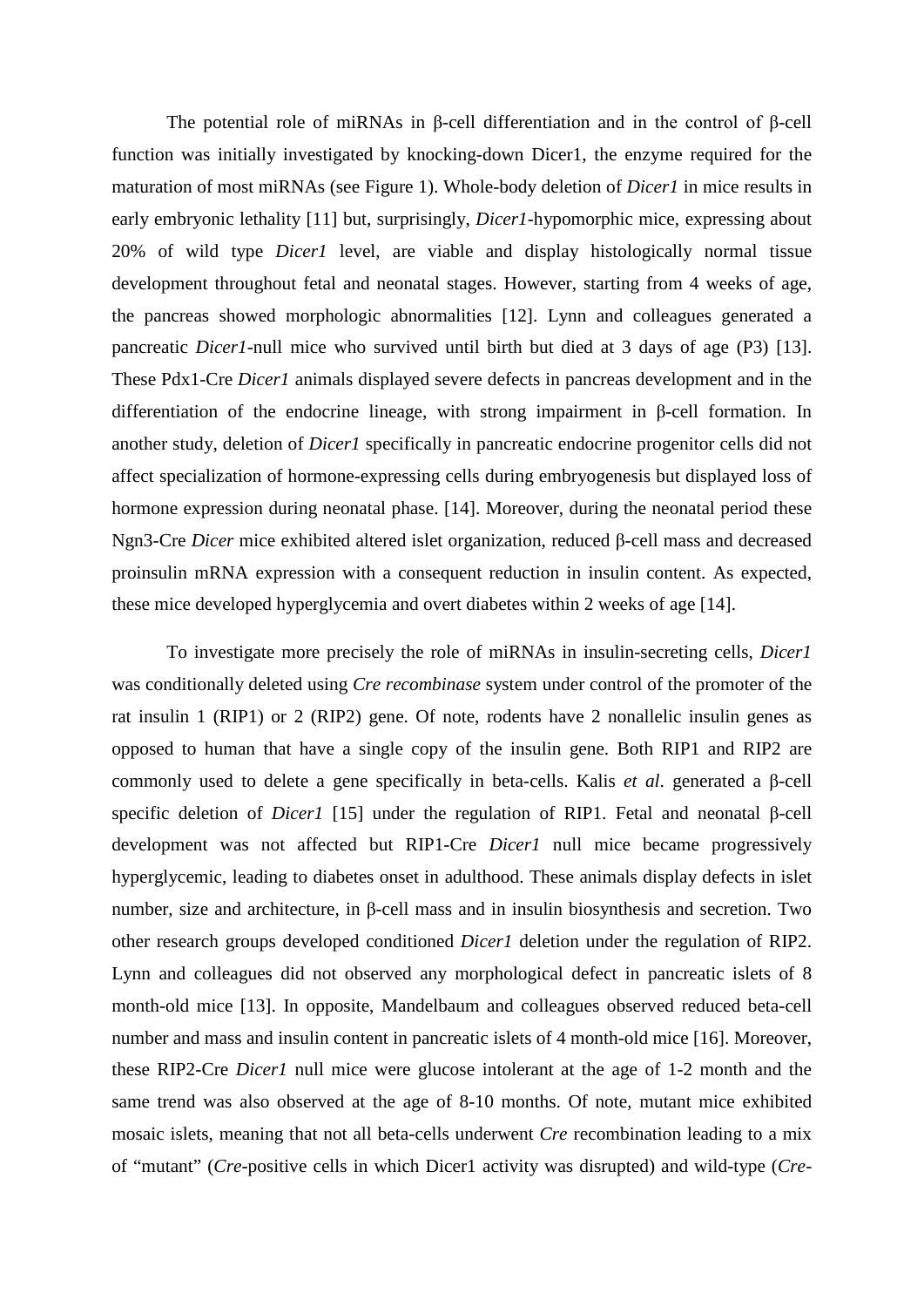negative) beta-cells. Interestingly, in early post-natal life, most of the beta-cells were knocked down for *Dicer1* but a gradual loss of mutant beta-cells was than observed. By the age of P30, almost no *Cre*-positive cells could be detected. Therefore, the proliferation of Crenegative cells progressively compensated for the reduction of beta-cell mass [\[16\]](#page-17-11). Finally, Melkman-Zehavi *et al.* engendered tamoxifen-inducible RIP-Cre *Dicer1* mice to explore the involvement of miRNAs in adult β-cell function [\[17\]](#page-17-12). Tamoxifen-treated animals developed hyperglycemia in both fasted and fed states and insulin intolerance few weeks after the injections. Interestingly, the 50% decrease in *Dicer1* measured in pancreatic islets of Tamoxifen-treated mice correlated with a reduction of the level of several miRNAs and with a marked decline in *insulin* gene expression, leading to reduced insulin content and impaired glucose-induced insulin secretion. As expected, the β-cell mass was not affected by the loss of *Dicer1* in adult mice [\[17\]](#page-17-12). Taken together, these studies underline the key role of Dicer1, and its associated miRNA network, in endocrine pancreas development, β-cell differentiation, preservation of the β-cell mass and proper function of insulin-secreting cells.

In adult mice, similar results were obtained when *Ago2* expression was deregulated. Ago2 is the most abundant member of the argonaute protein family in β-cells and is the catalytic component of the RNA-induced silencing complex (RISC) complex necessary for miRNA action (see Figure 1). Mice overexpressing *Ago2* in β-cells showed normal body weight and plasmatic concentration of glucose and insulin [\[18\]](#page-17-13). However, when challenged with glucose, mice overexpressing *Ago2* exhibited an impaired insulin secretion leading to transient elevation in glycaemia. Morphometric analysis revealed an increase in β-cell number, mass and proliferative capacity. In contrast, knockdown of *Ago2* in β-cells resulted in the reduction in the number, mass and proliferative capacity of β-cell and in a lower insulin content [\[18\]](#page-17-13). Islet architecture was not affected and no changes in cell-death were detected. Loss of *Ago2* resulted in enhanced insulin secretion in response to glucose, leading to improved glucose tolerance. Of note, *Ago1* expression was increased in pancreatic islets of *Ago2* knockout mice, suggesting a partial compensatory mechanism. Taken together, these results indicate that an appropriate level of Ago2 is necessary to maintain an appropriate functional β-cell mass.

# **Role of specific miRNAs in the development of β-cells and in the control of their activities**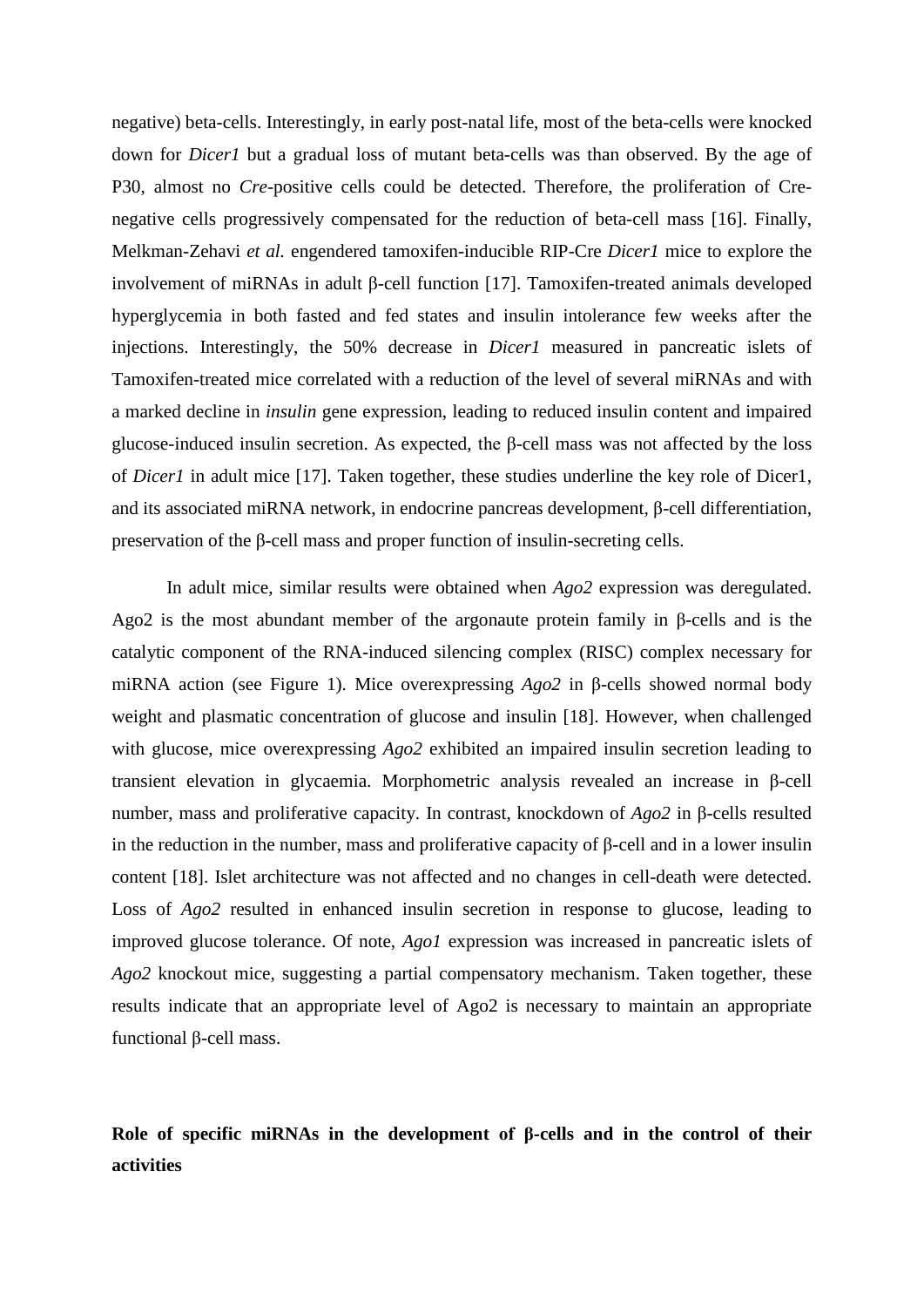The involvement in β-cell development and function of particular miRNAs highly expressed in pancreatic islets such as let-7, miR-7 and miR-375, was explored in detail both *in vitro* and *in vivo*. Let-7 was the first miRNA discovered in *C. elegans* [\[19\]](#page-17-14). Mammalian cells are known to contain a family of closely related let-7 miRNAs sharing a common seed region. Let-7 family members are involved in cell differentiation and have been associated to the development of several forms of cancer [\[20\]](#page-17-15). Members of the let-7 family are highly expressed in pancreatic islets [\[21,](#page-17-16) [22\]](#page-18-0) but their precise role in regulating the activity of insulin-secreting cells is still not completely understood. Transgenic mice overexpressing let-7a/d/f or let-7g in all tissues have reduced body size and weight, decreased fat mass and impaired glucose homeostasis mainly due to a decrease in insulin release by the endocrine pancreas in response to glucose [\[23,](#page-18-1) [24\]](#page-18-2). Interestingly, overexpression of let-7a/d/f solely in β-cells led also to impaired glucose tolerance, but not when let-7 expression was selectively increased either in muscle, adipose tissue, neurons, or adipocytes, suggesting a preponderant role of β-cells in this metabolic phenotype. In contrast, global knockdown of let-7 using antimiR oligonucleotides improved glucose homeostasis and was sufficient to prevent impaired glucose intolerance induced by high-fat feeding, but this was mainly the result of improved insulin sensitivity of target tissues [\[23\]](#page-18-1). Looking in more details at the mechanisms in liver and muscles, let-7 was found to regulate the expression of the insulin receptor and of insulin receptor substrate 2 (IRS2) [\[23\]](#page-18-1) and to affect the insulin-PI3K-mTOR axis [\[24\]](#page-18-2). The mode of action of let-7 in β-cells remains to be investigated.

Mir-375 was first cloned from an insulin-secreting cell line and was found to be highly enriched in the endocrine pancreas [\[25\]](#page-18-3). In their pioneering work, Poy *et al.* demonstrated that blockade of miR-375 expression *in vitro* results in enhanced glucoseinduced insulin secretion whereas the overexpression of this non-coding RNA reduces insulin release in response to different secretagogues. This effect was at least in part attributed to silencing of *myotrophin*, one of the direct targets of miR-375 [\[25\]](#page-18-3). In addition to its negative effect on insulin exocytosis, overexpression of miR-375 was reported to inhibit insulin gene expression in response to glucose by down-regulating *PDK1* and thus inhibiting the phosphoinositol-3-kinase (PI3K) pathway [\[26\]](#page-18-4). The expression of miR-375 was found to be under the control of two transcription factors playing a pivotal role in islet cell differentiation, namely NeuroD1 and Pdx1 [\[27\]](#page-18-5). Indeed, *in vivo* studies revealed that miR-375 is involved in the development of the endocrine pancreas [\[28,](#page-18-6) [29\]](#page-18-7). Deletion of *miR-375* in mice resulted in a reduction in the β-cell mass and in an increase in the α-cell number, leading to disrupted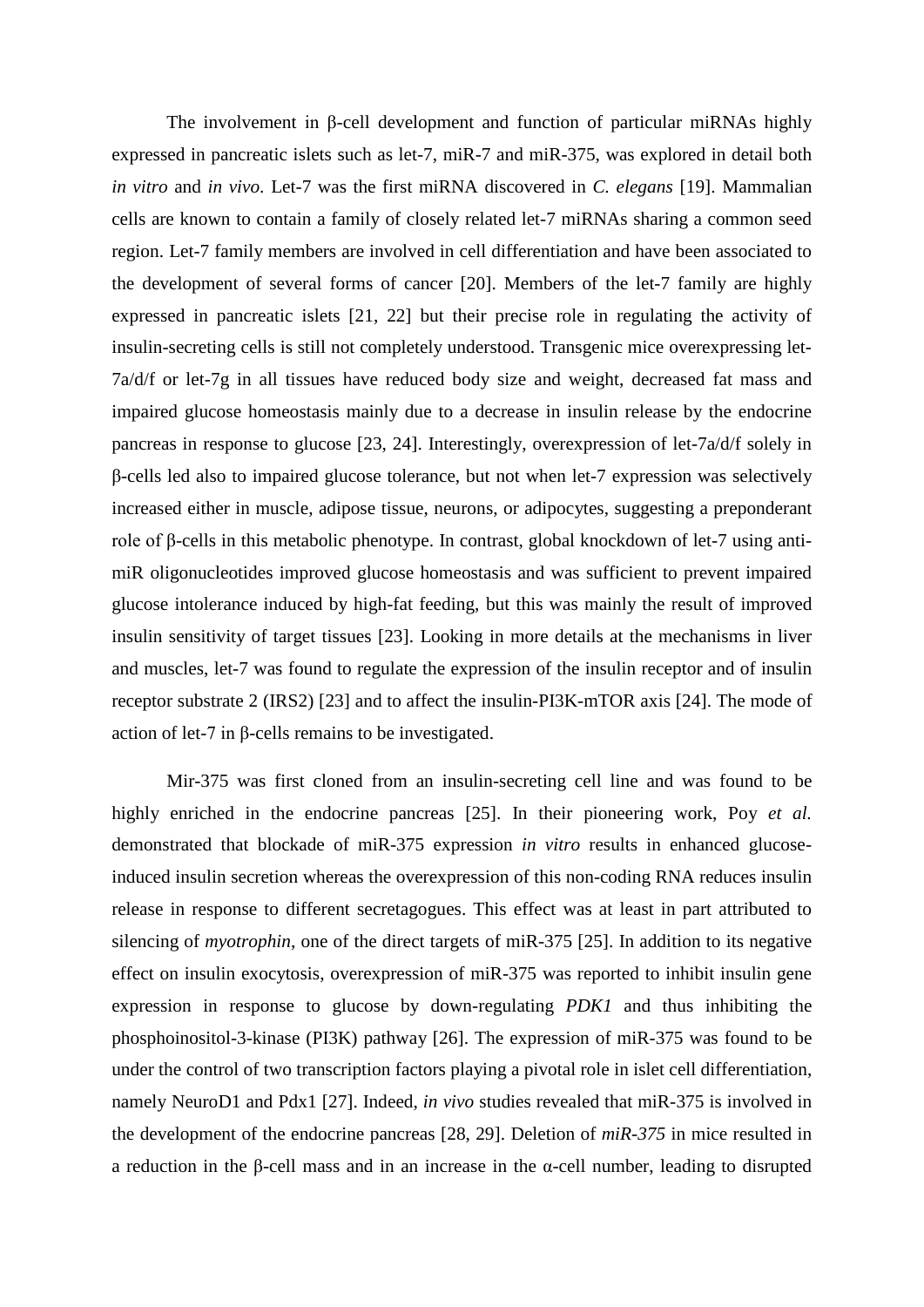islet architecture [\[29\]](#page-18-7). In line with these observations, KO-*miR375* mice exhibited hyperglycemia and elevated plasma glucagon levels. In contrast, plasma insulin levels and glucose-induced insulin secretion were unaffected. When these animals were crossed with leptin deficient *ob/ob* mice, they developed severe diabetes due to the incapacity of β-cells to expand and compensate for obesity-associated insulin resistance [\[29\]](#page-18-7). The α-cell number was also increased in islets of KO-*miR375*-*ob/ob* compared to WT-*ob/ob* mice. Taken together, these results point to a key role for miR-375 in regulating islet cell development and β-cell mass expansion. A direct causative link between miR-375 dysregulation and diabetes development remains however to be settled. In fact, an increase in the level of pre-miR-375 has been reported in GK rats [\[26\]](#page-18-4) but this observation was not confirmed by an independent study [\[30\]](#page-18-8). A small elevation of miR-375 was also reported in islets of *ob/ob* and DIO mice [\[18,](#page-17-13) [29\]](#page-18-7), but changes in miR-375 expression were neither detected in other studies by microarray profiling of islets of *ob/ob*, *db/db* and DIO mice [\[31,](#page-18-9) [32\]](#page-18-10) nor in islets of T2DM human donors [\[21,](#page-17-16) [33\]](#page-18-11). Interestingly, increased levels of miR-375 were observed in the islets of the offspring of rats fed a low-protein diet during pregnancy. The level of miR-375 remained elevated until the adulthood, suggesting that deregulation of this miRNA contributes to defective endocrine pancreas activity and to the increased risk of developing T2DM typically observed upon in utero malnutrition [\[34\]](#page-18-12).

As explained above, miR-375 plays complex regulatory roles in pancreatic islets being involved not only in the control of β-cell mass expansion and insulin secretion but governing also the activity and proliferation of glucagon-secreting α-cells that have opposing effects on blood glucose levels. All studies carried out so far searched for changes in the expression of miR-375 in whole islets. However, changes in the balance between the levels of miR-375 in α- and β-cells will probably have more relevant impacts on the metabolic control. Detailed analysis of miR-375 expression in FACS-sorted  $\alpha$ - and β-cells isolated from diabetes animal models or from T2DM human donors will help addressing this issue.

In human and mouse, miR-7 is highly enriched in the developing endocrine pancreas and in the islets of Langerhans in adults [\[35-37\]](#page-18-13). Down-regulation of miR-7 in mice embryos using small oligonucleotides called morpholinos resulted in a decrease in β-cell number and in reduced insulin production, leading to post-natal glucose intolerance [\[38\]](#page-18-14). Interestingly, the expression of miR-7 is regulated by the endocrine-specific transcription factors NeuroD/beta2 and Ngn3 [\[37\]](#page-18-15). Three different pre-miR-7 precursors (miR-7a1, miR-7a2 and miR-7b) are co-expressed in mammalian pancreatic islets and generate two mature miR-7 isoforms (miR-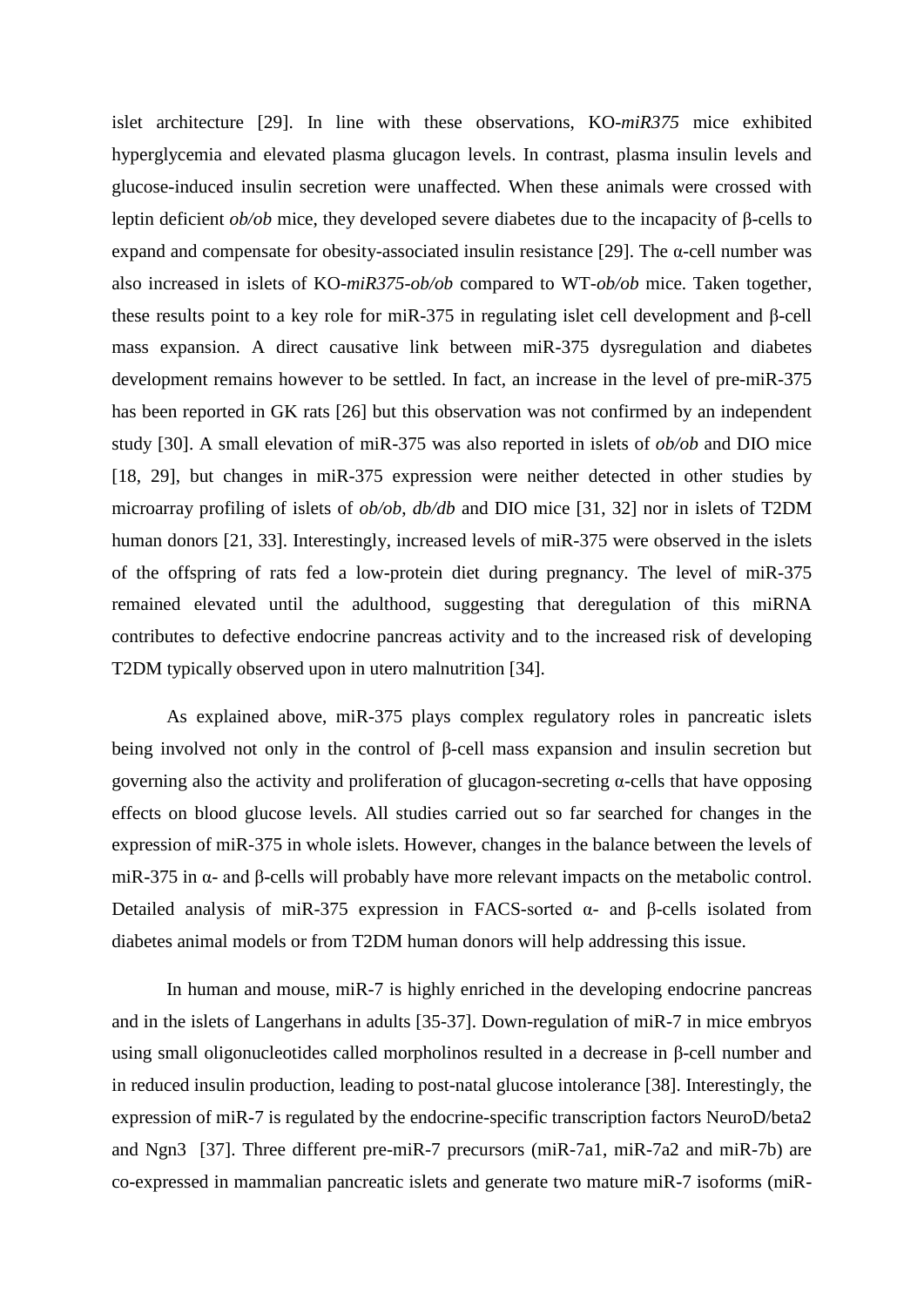7a and miR-7b) sharing the same seed sequence. Of the three precursors, miR-7a2 is the most abundant in mice islets [\[39\]](#page-19-0). In fact, deletion of pre-miR-7a1 decreased the level of mature miR-7 by only 20% whereas deletion of pre-miR-7a2 reduced the expression by 80%. RIP-Cre-*miR-7a2* mice exhibited improved glucose tolerance mainly resulting from enhanced insulin release. No differences in islet architecture and β-cell mass were observed in KO*miR7* mice compared to wild type mice. Augmentation of insulin secretion in response to secretagogues was also detected *ex vivo* in islets isolated from 5 and 35 weeks old KO-*miR7* mice. In agreement with these findings, several genes involved in late stages of insulin granule fusion, such as *SNCA,* were identified as direct targets of miR-7. In the same study, deregulation of miR-7 expression *in vivo* did not impact on cell survival and β-cell proliferation [\[39\]](#page-19-0). However, another group reported that blockade of miR-7a in adult mouse islet cells activates the mTOR pathway and promotes β-cell proliferation [\[40\]](#page-19-1). Thus, changes in the level of miR-7 can modulate the activities of  $\beta$ -cells and deregulation of its expression can potentially affect the adaptive capacity of β-cells, contributing to the development of diabetes. The expression of miR-7 was reported to be decreased by about half in mice fed a high fat diet, in *ob/ob* mice and in young *db/db* mice [\[21,](#page-17-16) [39\]](#page-19-0) but to be increased in islets of older diabetic *db/db* mice [\[39\]](#page-19-0). In obese and T2DM human donors, expression of miR-7 was found down-regulated [\[21\]](#page-17-16). Other studies reported no significant differences in miR-7 levels upon global miRNA profiling of islets isolated from these and other animal models or from T2DM donors [\[18,](#page-17-13) [30-32\]](#page-18-8). The level of this miRNA seems to vary over the different stages of the disease with an initial decrease in response to insulin resistance followed by an increase during the decompensation phase. Thus, according to the time point selected, changes in miR-7 level may possibly have escaped detection.

Interestingly, a novel class of non-coding RNAs, the circular RNAs, was recently described [\[41\]](#page-19-2). One of them, ciRS-7 that is highly expressed in nervous tissues is suggested to modulate the availability of miR-7 since its sequence contains more than 60 conserved binding sites for this specific miRNA [\[42,](#page-19-3) [43\]](#page-19-4). Therefore, the expression of miR-7 seems to be tightly regulated and measurement of ciRS-7 would be of interest in β-cells under physiological and physiopathologial conditions.

## **Contribution of other miRNAs to compensatory β-cell mass expansion or to β-cell failure**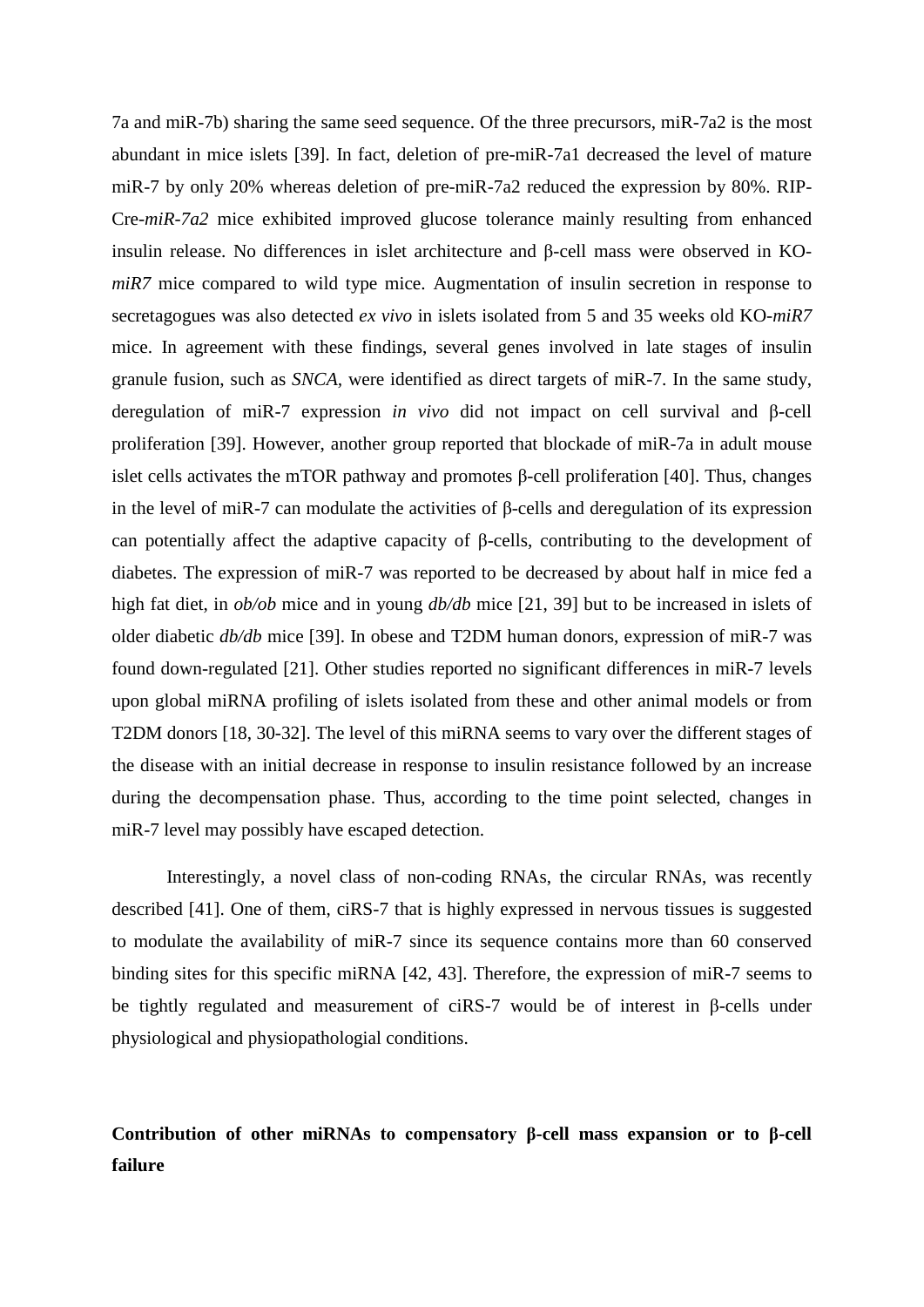Beside let-7, miR-7 and miR-375, several other miRNAs have been investigated *in vitro* or *ex vivo* in β-cells for their involvement in the regulation of insulin biosynthesis and secretion, proliferation and apoptosis/survival. Here, we will focus exclusively on miRNAs that display expression changes in diabetes animal models or in the islets of T2DM donors. For a more exhaustive list of miRNAs potentially affecting the activities of β-cells we refer the reader to other recent reviews in the field [\[6-9\]](#page-17-5).

To identify miRNAs potentially contributing to compensatory β-cell mass expansion or, on the contrary, to β-cell dysfunction associated with the manifestation of T2DM, several studies analyzed the miRNA expression profiles in well-characterized diabetes animal models. The Goto-kakizaki (GK) rat is a model of non-obese, insulin resistant and moderately hyperglycaemic animals that spontaneously develop T2DM early in life. Pancreatic islets of GK rats exhibit defective insulin release in response to glucose [\[44\]](#page-19-5). Esguerra *et al.* performed a global miRNA profiling of islets of 8 weeks old GK rats and identified 30 miRNAs differentially expressed compared to Wistar control rats [\[30\]](#page-18-8). The changes of several upregulated (miR-124, -130a, -132, -142-3p, -142-5p -212, -335, -376a, - 409-3p and -433) or down-regulated (miR-708) miRNAs were then confirmed by qPCR. The expression of four of these miRNAs (miR-130a, miR-132, miR-212 and miR-335) were found to be regulated by hyperglycemia. Computational predictions revealed that the putative target of the upregulated miRNAs are enriched for genes involved in the secretory process and were suggested to contribute to the defective insulin secretion observed in GK rats [\[30\]](#page-18-8). However, the functional impact of the increase in the level of these miRNA was not experimentally assessed in this study.

To understand the influence of the genetic background and obesity on miRNA regulation, Zhao *et al*. quantified by microarray the expression of these non-coding RNAs in pancreatic islets of diabetes-resistant B6 mice and diabetes-susceptible BTBR mice and compared their expression profiles to their morbidly obese counterpart, the B6-*ob/ob* and the BTBR-*ob/ob* mice, respectively [\[32\]](#page-18-10). Obesity affected miRNA expression profiles in both B6 and BTBR strains. Among the observed changes, miR-27b, miR-184, miR-203, miR-210, miR-338-3p and miR-383 were found to be down-regulated in both B6-*ob/ob* and BTBR*ob/ob* mice compared to their respective lean controls, whereas miR-34a, miR-34b, miR-132, miR-152, miR-199a and miR-212 were upregulated. Interestingly, some of the miRNA changes were observed in only one strain, such as miR-204 and miR-7b that were modified in response to obesity in BTBR but not in B6 mice. The magnitude of deregulation was also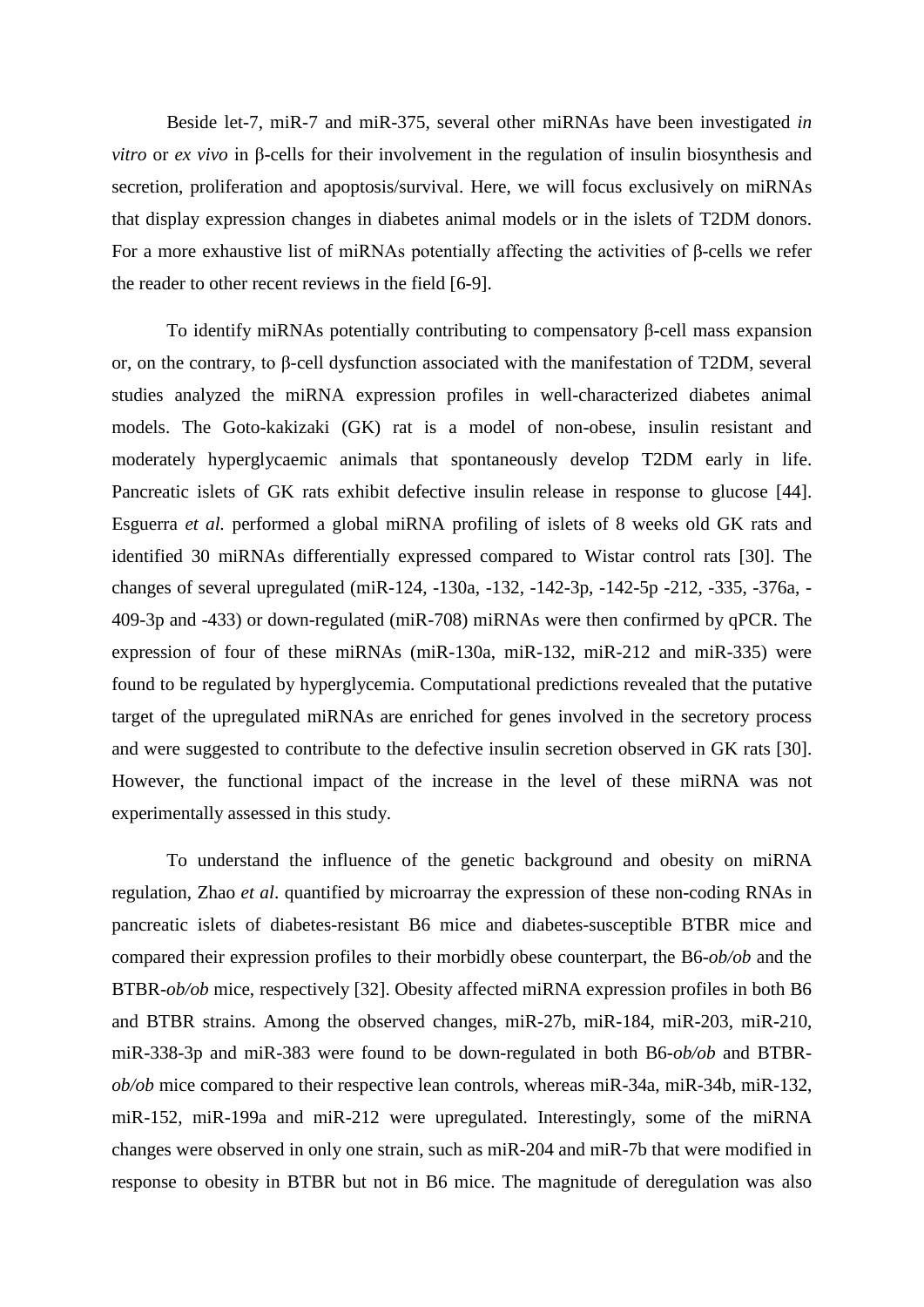different between the two strains. For example, miR-132 and miR-212 were increased more than 14 times in B6 mice and only 3 times in BTBR mice. Therefore, the genetic background seems to influence the changes in miRNA expression observed in response to obesity. A better understanding of the roles of these miRNAs in the regulation of β-cell function and survival may help understanding the causes underlying resistance (B6) and susceptibility (BTBR) to diabetes.

Nesca *et al.* used two models of T2DM to assess whether miRNA deregulation can contribute to β-cell adaptation to insulin resistance and to β-cell dysfunction associated with the manifestation of the disease [\[31\]](#page-18-9). The global miRNA profile of pancreatic islets was investigated in pre-diabetic and diabetic *db/db* mice and in diet-induced obesity (DIO) mice. Compared to the respective controls, more than 60 miRNAs were found to be differentially expressed in these two obesity-associated animal models of T2DM. As expected, most of the changes detected in these two models were consistent with those reported in *ob/ob* mice [\[32\]](#page-18-10). Interestingly, miR-132 displayed a striking increase and miR-184, miR-203, miR-210 and miR-338-3p a strong down-regulation already in young (6 weeks old) *db/db* mice that are obese and insulin-resistant but still normoglycemic. The reduction of miR-184 and miR-210 was further decreased in older, overtly diabetic, *db/db* mice while the level of miR-132, miR-203 and miR-338-3p remained approximately constant between pre-diabetic and diabetic animals. The expression of many other miRNAs was only altered in diabetic *db/db* mice. For example, miR-21, miR-34a, miR-146, miR-199a-3p and -5p and miR-802 were increased whereas the level of miR-383 declined [\[31\]](#page-18-9). The increase of miR-802 in pancreatic islets as well as in several other tissues of *db/db* mice including liver and white adipocytes was also reported by Kornfeld *et al.* [\[45\]](#page-19-6). *Db/db* mice are severely obese and diabetic while DIO mice are moderately overweight after being fed on high-fat diet for 8 weeks and are in a prediabetic state (insulin resistant, hyperglycemic and hyperinsulinemic). However, global miRNA profiling of pancreatic islets of these two models led to partially overlapping changes in miRNA expression.

The functional roles of several of these miRNAs were investigated in details by mimicking the up- or the down-regulation observed in *db/db* mice and/or DIO mice in dispersed rat and human islet cells [\[31\]](#page-18-9). The alteration of the level of miR-21, miR-34a, miR-146a, miR-199a-3p, miR-203, miR-210 and miR-383 were found to increase the fraction of cells undergoing apoptosis [\[31,](#page-18-9) [46\]](#page-19-7). Moreover, the overexpression of some of these miRNAs was found to perturb insulin secretion. The changes in the level of these miRNAs occur only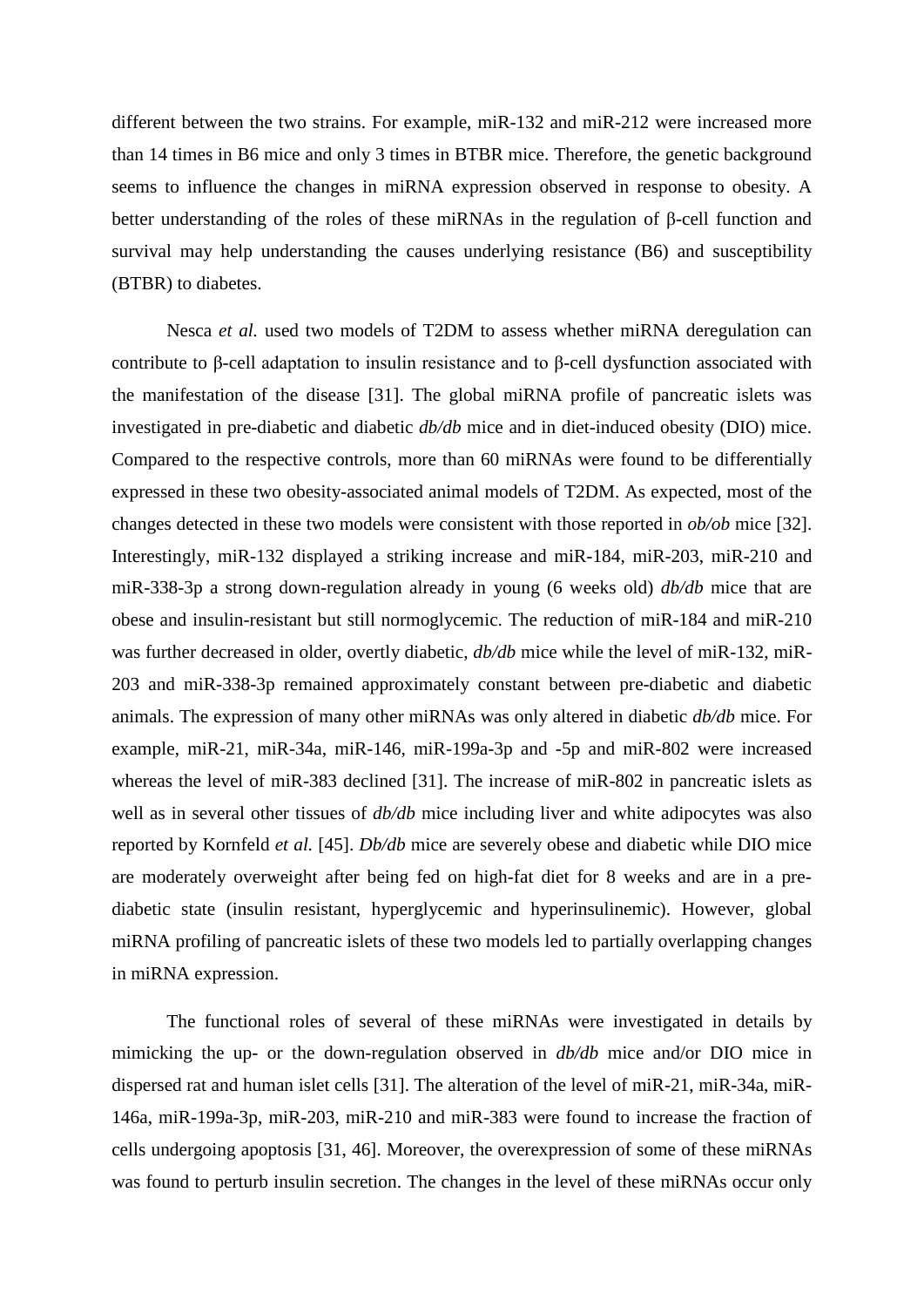in diabetic or glucose-intolerant animals suggesting that they contribute to β-cell dysfunction associated with T2DM. So far the specific role of miR-802 in β-cells has not been investigated. However, transgenic mice overexpressing miR-802 developed glucose intolerance and insulin resistance, suggesting the involvement of this miRNA in the regulation of glucose homeostasis *in vivo* [\[45\]](#page-19-6). The expression of miR-802 is particularly elevated in hepatocytes where it regulates insulin sensitivity by targeting *Hfn1b*. This transcription factor plays a role also in β-cells and mutations in the *Hfn1b* gene can cause the development of a rare form of Maturity Onset Diabetes of the Young (MODY5). Thus, an increase in the expression of miR-802 may potentially contribute also to failure of β-cells under insulin-resistant conditions.

Another group of miRNAs, including miR-204 and miR-200 family members, has been shown to be induced by the Thioredoxin-interacting protein (TXNIP), a cellular redox regulator that is up-regulated in diabetes and triggers β-cell apoptosis [\[47,](#page-19-8) [48\]](#page-19-9). The induction of miR-204 triggered by TXNIP was found to reduce MafA expression and to cause an impairment in insulin biosynthesis [\[48\]](#page-19-9). In contrast, miR-200 overexpression promotes β-cell apoptosis and inhibits epithelial-mesenchymal transition, a process thought to be involved in compensatory β-cell mass expansion [\[47\]](#page-19-8).

In contrast to the miRNAs described above, miR-132, miR-184 and miR-338-3p have their expression already modified during the compensatory phase and have a positive impact of β-cell activities. Increase in the level of miR-132 favored cell survival under pro-apoptotic conditions such as prolonged exposure to elevated concentrations of cytokines or free fatty acids [\[31\]](#page-18-9). Moreover, overexpression of miR-132 amplified the amount of insulin secreted in response to glucose without affecting insulin content and promoted β-cell proliferation in dispersed rat islet cells. The beneficial effect of miR-132 on insulin release has been suggested to be mediated by direct down-regulation of carnitine acyl-carnitine translocase (CACT), a mitochondrial protein important for β-oxidation [\[49\]](#page-19-10).

Down-regulation of miR-184 also increased β-cell proliferation [\[31\]](#page-18-9). The role of miR-184 in the control of β-cell functions was investigated *in vivo* by Tattikota *et al* [\[18\]](#page-17-13). This independent study confirmed the decrease in the expression of miR-184 in *ob/ob*, *db/db* and DIO mice and demonstrated also a reduction of the level of this non-coding RNA in islets of T2DM human donors. Interestingly, constitutive *miR-184* deletion in mice resulted in a reduction of blood glucose levels in fasted state combined with increased plasma insulin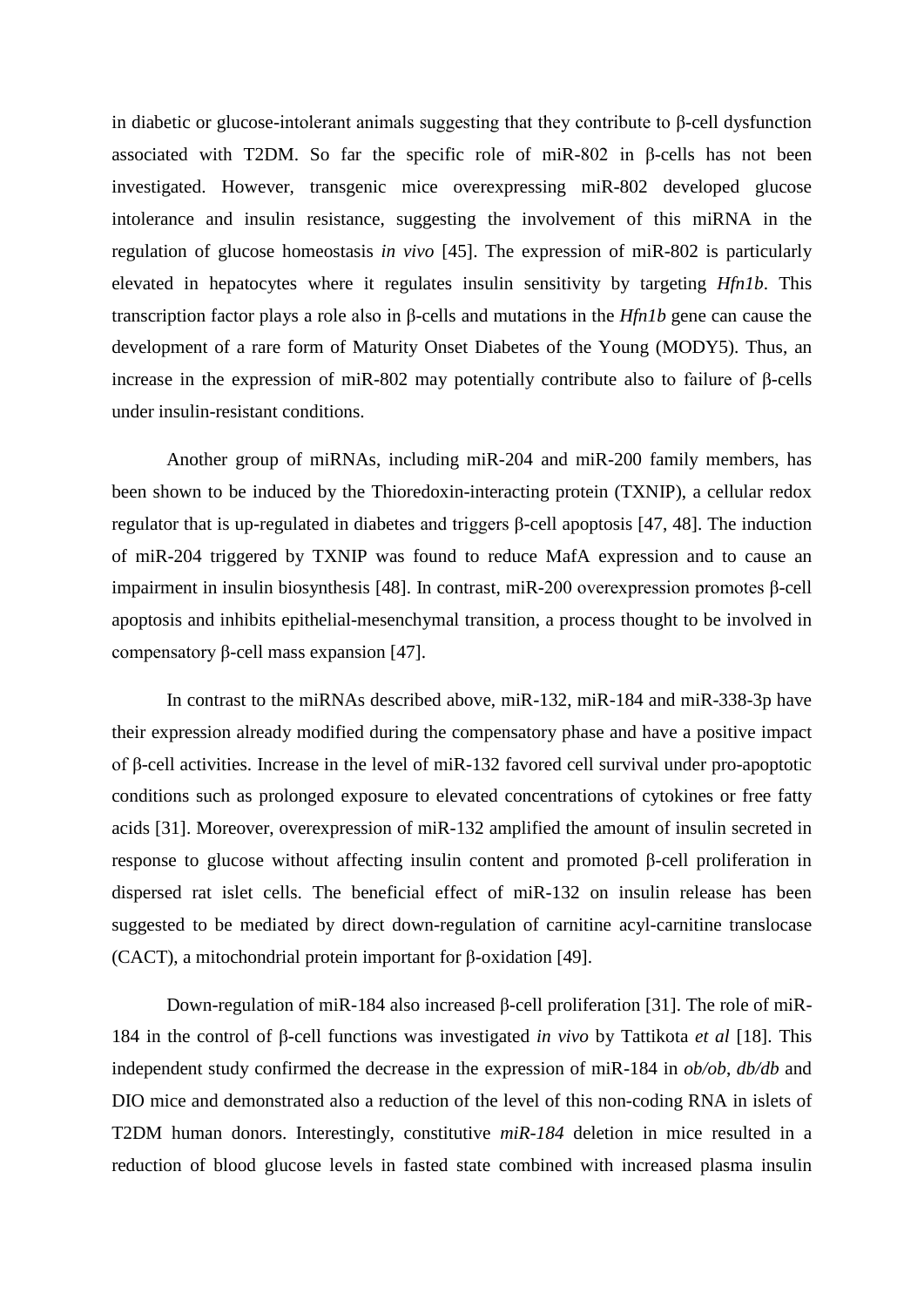concentrations. In response to a glucose challenge, KO-*miR184* mice displayed improved glucose tolerance and transiently elevated insulin release without any difference in insulin sensitivity in target tissues. Moreover, analysis of pancreatic sections of these mice revealed an increase in β-cell number and mass and an augmentation of the β-cell proliferative rate. As computationally predicted, *Ago2* was confirmed to be a direct target of miR-184 and its expression was inversely correlated with the level of the miRNA in islets of human donors. To investigate the role of miR-184 and *Ago2* in the compensatory phase preceding the manifestation of T2DM, transgenic *miR-184* were crossed with *ob/ob* mice, resulting in sustained expression of miR-184 (as opposed to the diminution of miR-184 observed in WT *ob/ob* mice) and a decrease in *Ago2* expression without affecting the level of abundant islet miRNAs such as miR-375. Transgenic *miR-184 ob/ob* mice exhibited more pronounced hyperglycemia and reduced circulating insulin levels compared to WT *ob/ob* mice due to the incapacity of these animals to compensate the insulin resistant state with an increase in the βcell mass. Pancreatic insulin content was also blunted in these transgenic *ob/ob* animals. Of note, α-cell mass was not affected by the overexpression of miR-184. These results suggest that the reduction of miR-184 observed in pancreatic islets of pre-diabetic and diabetic rodent models and of human T2DM donors is part of the mechanism enabling the β-cells to compensate for the insulin-resistant state of target tissues.

Another miRNA displaying expression changes during the β-cell compensatory phase of *db/db* mice and DIO mice is miR-338-3p. Interestingly, the level of this non-coding RNA is decreased not only in these diabetes models but also during pregnancy, another condition characterized by compensatory β-cell mass expansion [\[50\]](#page-19-11). Down-regulation of miR-338-3p in dispersed rat islet cells favored β-cell proliferation without affecting insulin content and secretion and protected both rat and human islet cells against cytokine- and fatty acid-induced apoptosis [\[50\]](#page-19-11). The direct targets of miR-338-3p mediating this effect were not identified. However, the beneficial effects of miR-338-3p down-regulation in β-cells correlated with a reduction in the expression of pro-apoptotic *Bad* and an elevation of genes playing key roles in β-cell survival and proliferation such as *Bcl2*, *Birc5*, *Foxm1*, *CyclinD1*, *Igf1* and *Irs2*. Looking at the signaling mechanisms regulating the expression of miR-338-3p revealed that the level of this miRNA is controlled by hormones capable of activating the cAMPdependent pathway such as the incretin GLP-1 and, via its unconventional receptor GPR30, estrogen. Indeed, the induction of β-cell proliferation by GLP1 was blunted by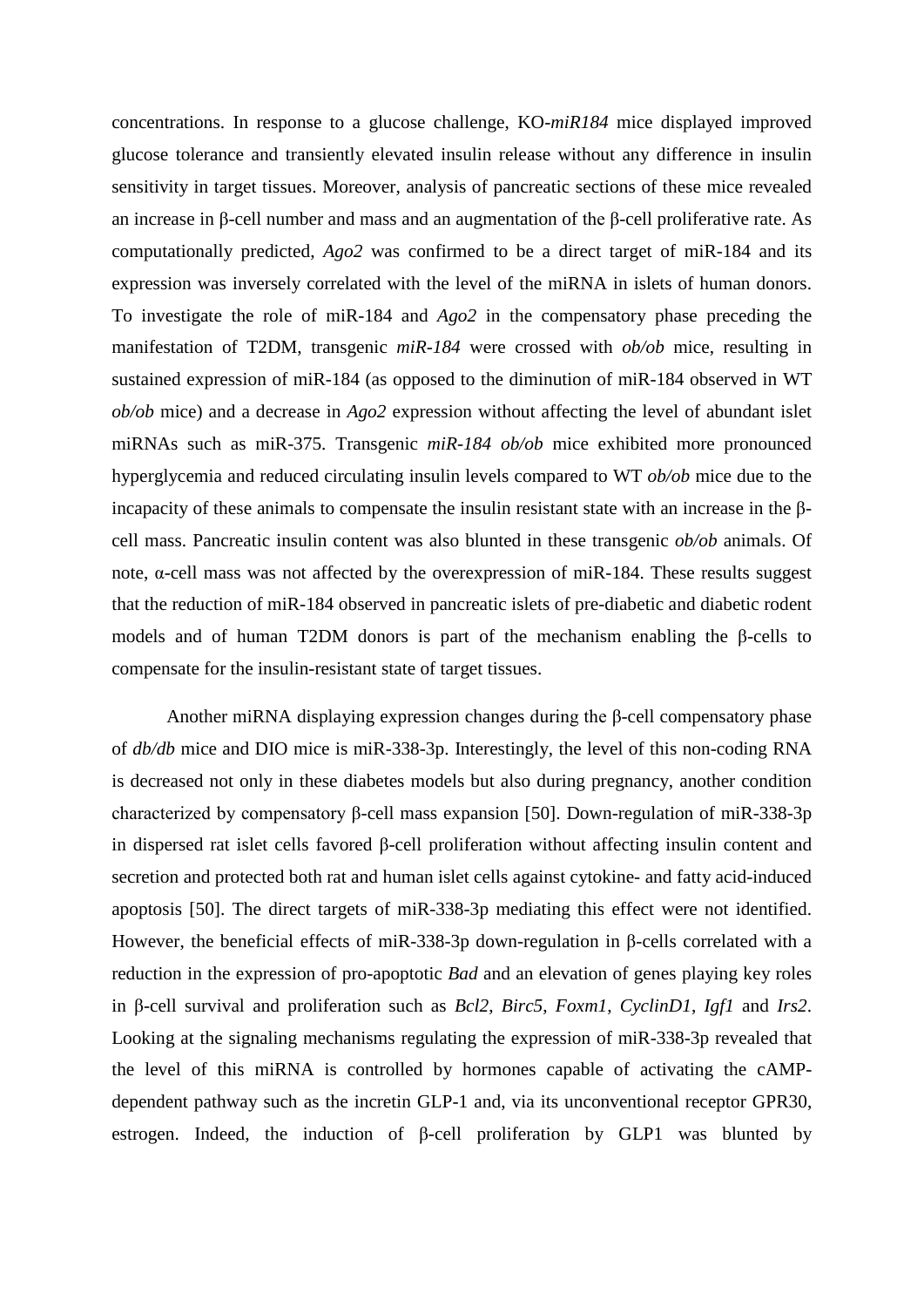overexpressing miR-338-3p, suggesting that the beneficial effect of GLP1 on β-cell mass is achieved, at least in part, by reducing miR-338-3p.

#### **miRNA changes in islets of human T2DM donors**

A limited number of studies have been carried out to detect deregulation in miRNA profiles in human pancreatic islets of T2DM individuals. In non-diabetic donors, a positive association was observed between miR-122, miR-127-3p, miR-184 and miR-375 expression and the level of insulin mRNA, and a negative correlation was detected between miR-127-3p and miR-184 and the amount of insulin released in response to glucose. However, these associations were absent in glucose intolerant donors [\[51\]](#page-19-12). In the same study, miR-21 was found to be significantly upregulated and miR-127-3p and miR-375 had a tendency to be more elevated in islets of glucose intolerant donors [\[51\]](#page-19-12). In other independent studies, expression of miR-375 was found to be increased in total pancreas [\[52\]](#page-19-13) but not in isolated pancreatic islets of T2DM donors [\[33\]](#page-18-11). Two other miRNAs, miR-187 and miR-124a, were found to be upregulated in islets of individuals suffering from T2DM, whereas miR-7 and miR-184 were down-regulated [\[18,](#page-17-13) [33,](#page-18-11) [39,](#page-19-0) [53\]](#page-19-14). Overexpression of both miR-187 and miR-124a was linked in *in vitro* rodent models to a reduction in glucose-induced insulin secretion by directly targeting *HIPK3* or *Rab27A*, *Mtpn* and *Foxa2*, respectively [\[33,](#page-18-11) [53-55\]](#page-19-14). As already mentioned above, the role of miR-7 and miR-184 were investigated in details in rodent animal models [\[18,](#page-17-13) [39\]](#page-19-0).

A recently published study led to the identification of several miRNAs differentially expressed in islets from T2DM versus non-diabetic donors [\[21\]](#page-17-16). The expression of, miR-369, miR-487a, miR-655 and miR-656 were diminished whereas miR-7, miR-187, miR-187<sup>\*</sup>, miR-224 and miR-589 were augmented in T2DM donors. Interestingly many of the miRNAs deregulated in T2DM donors belong to a cluster that is generated from the maternally imprinted locus DLK1-MEG3. *MEG3* and 8 miRNA members of this cluster displayed reduced levels in islets of diabetic patients. Moreover, the miRNAs of DLK1-MEG3 cluster had, on average, a 16-fold higher expression in human FACS-sorted β-cells compared to αcells. RNA level of *MEG3* was also found to be highly enriched in β-cells. Interestingly, βcell-specific expression of this miRNA cluster could be attributed to the methylation status of the *MEG3* promoter, which was impaired in islets from T2DM donors. Finally, *IAPP* and *TP53INP1* were identified as direct targets of this miRNA cluster and an elevation in the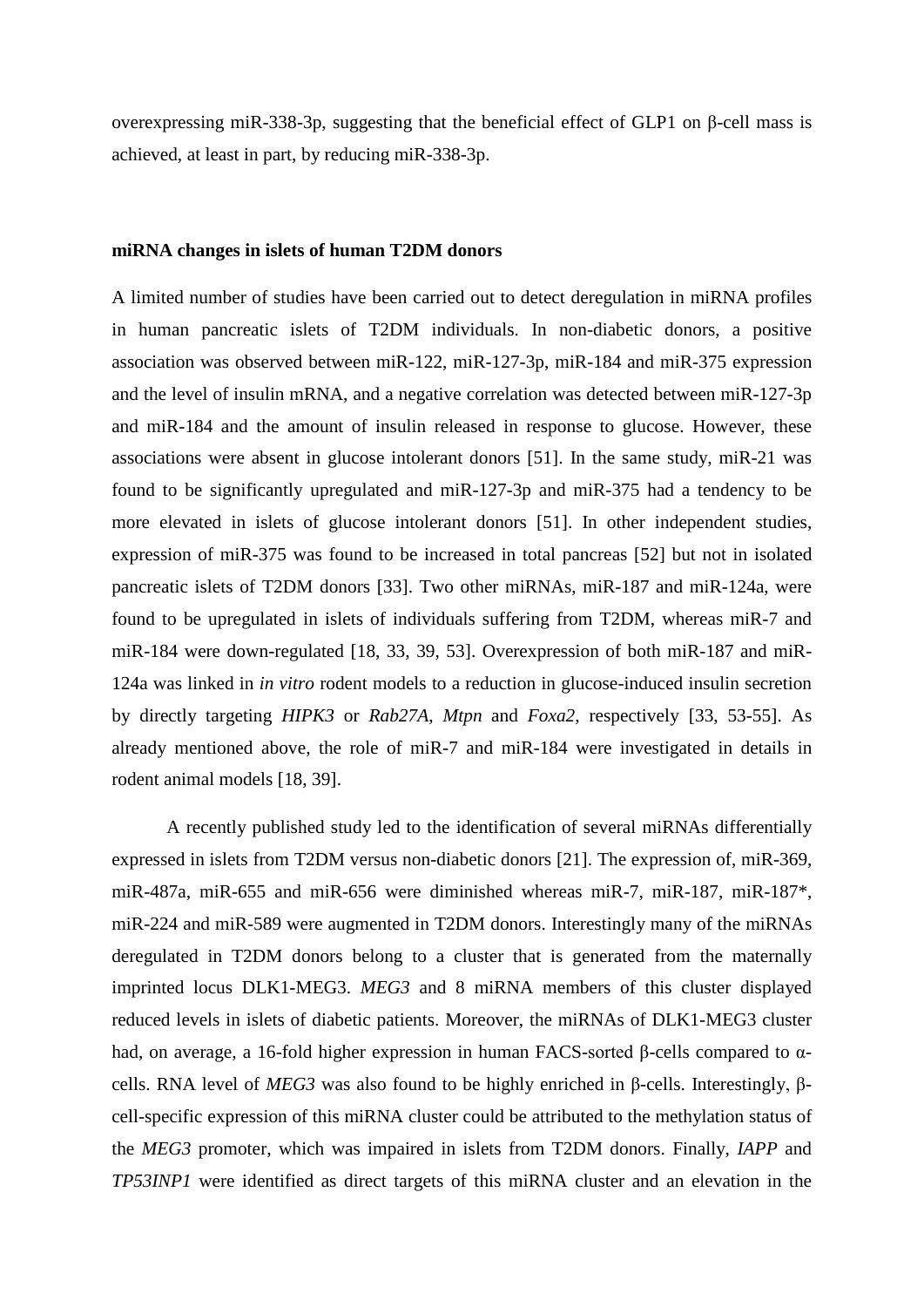expression of these genes was suggested to contribute to β-cell death observed in T2DM. Taken together, this elegant study suggest that epigenetic modifications resulting in the reduction of the level of the DLK1-MEG3 miRNA cluster can lead to β-cell dysfunction and can predispose the individual to the development of T2DM.

Studies in human islets are obviously highly relevant for the understanding of the causes of T2DM and for identifying new strategies to cure this metabolic disease. As discussed in detail elsewhere [\[56\]](#page-19-15), human islet studies provide precious information that cannot be obtained with animal models but are subjected to major limitations. In fact, human islets can only be obtained from cadaveric donors, drastically limiting the amount of material available for these experiments. Consequently, in most studies the cohorts are relatively small, inevitably leading to results variability and difficulties in matching control and diabetic donors for confounding factors such as body mass index (BMI), age, gender and ethnicity. Moreover, the interpretation of human islet data can be influenced by the duration of the disease, the medications used to control the glycaemia and possible differences in the  $\alpha/\beta$  cell ratio occurring in T2DM patients [\[57,](#page-19-16) [58\]](#page-20-0). Because of all these limitations, the use of animal models is indispensable to precisely understand the molecular mechanisms underlying the manifestation of the disease and will be required also in the future to complement the studies carried out with human islets.

#### **Conclusion and perspectives**

miRNAs are now recognized as important regulators of β-cell survival, proliferation and function. Hence, it was not surprising to find changes in their expression under conditions associated with modifications in the functional β-cell mass. A closer look at the results obtained by independent investigators, reveals that the miRNAs displaying expression changes can be subdivided in two groups displaying opposing functional effects (Figure 2). Under conditions of insulin resistance, the expression of several miRNAs including miR-7, miR-132, miR-184 and miR-338-3p and possibly miR-375 is modified in order to promote compensatory β-cell mass expansion and amplification of insulin secretion [\[18,](#page-17-13) [31,](#page-18-9) [49,](#page-19-10) [50\]](#page-19-11). On the other hand, deregulation of the DLK1-MEG3 miRNA cluster and of miR-34, miR-124a, miR-146, miR-187, miR-199a-5p, miR-203, miR-210 and miR-383 have a detrimental impact on β-cell survival and function and can predispose to the development of T2DM [\[21,](#page-17-16) [31,](#page-18-9) [33,](#page-18-11) [53\]](#page-19-14). An appropriate balance between the level of the miRNAs with a positive and a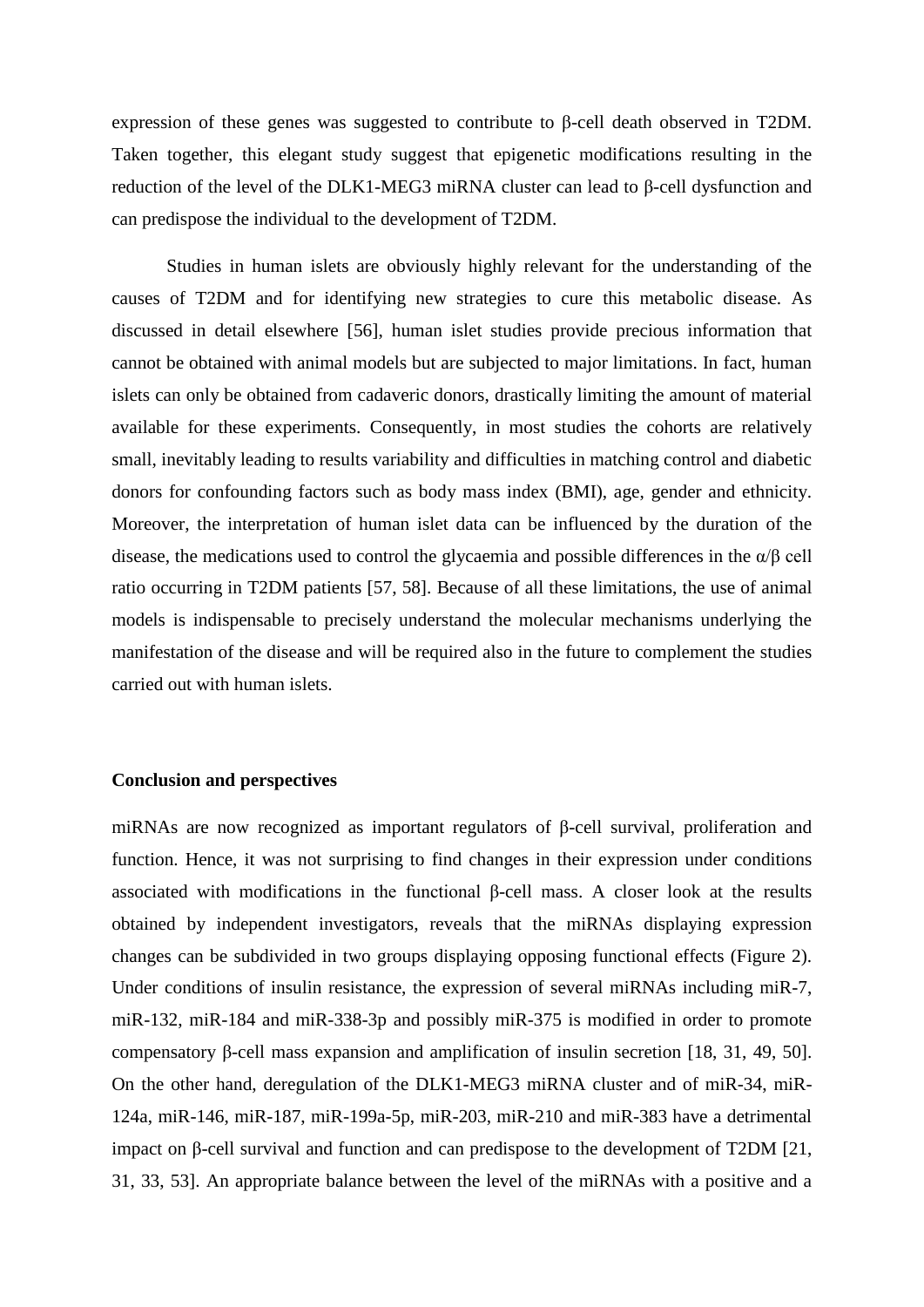negative impact on proliferation and survival of β-cells is essential to compensate for the rise in the insulin needs under conditions of pregnancy and obesity and to maintain blood glucose homeostasis. In fact, excessive expression of miRNAs with a deleterious impact on β-cell proliferation will promote progression toward glucose intolerance and T2DM onset. On the other side, unbalanced expression of miRNAs triggering compensatory β-cell mass expansion may also be inappropriate. In fact, many of these miRNAs are oncomiRs and are deregulated in several forms of cancers [\[59\]](#page-20-1). Thus, in the absence of a counteracting effect, these miRNAs can potentially trigger uncontrolled proliferation of insulin-secreting cells and favor the development of insulinomas. A precise understanding of the functional interplay between these two groups of miRNAs expressed in β-cells will be essential for the design of new therapeutic approaches to prevent and treat different forms of diabetes.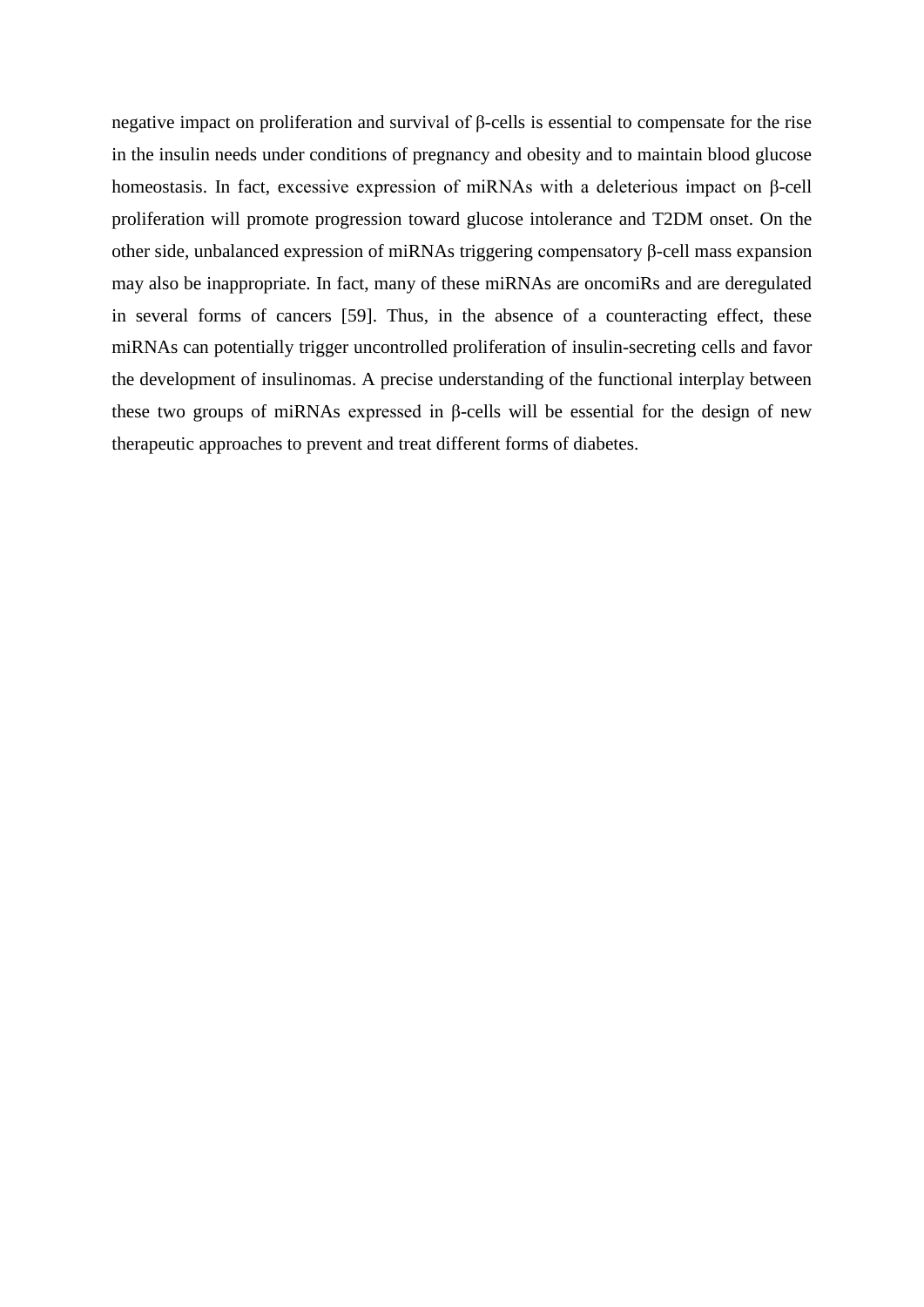#### **Conflict of interest**

The authors have declared no conflict of interest.

#### **Acknowledgement**

We apologize to all authors whose original work could not be cited in this review due to space and reference limitations. Our work is supported by grants from fellowships from the Société Francophone du Diabète, the Fonds de la Recherche en Santé du Québec and the Canadian Diabetes Association (CG) and from the Swiss National Science Foundation (310030-146138), the Fondation Francophone pour la Recherche sur le Diabète and the European Foundation for the Study of Diabetes (RR).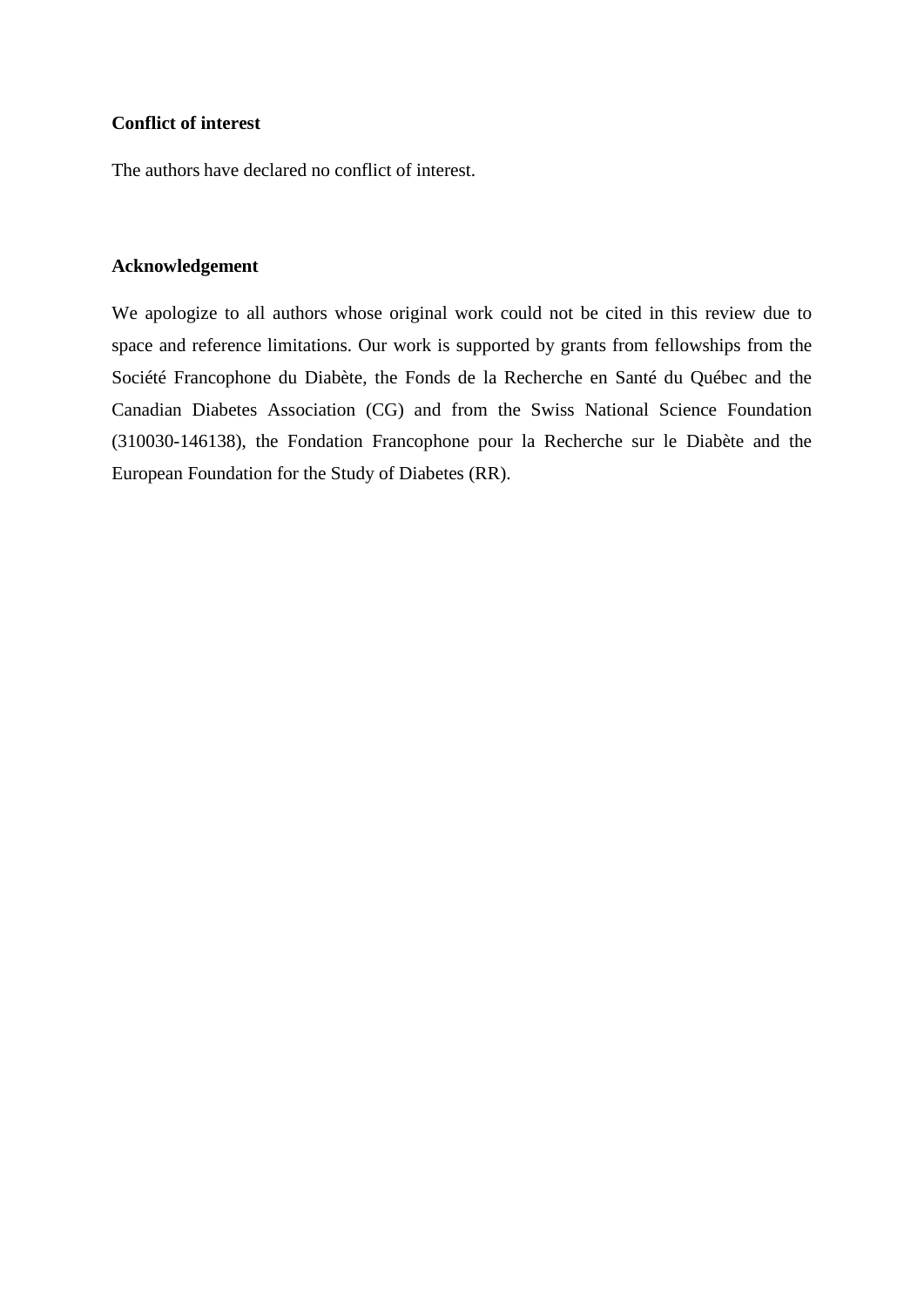### **References**

<span id="page-17-0"></span>1. Prentki M, Nolan CJ. Islet beta cell failure in type 2 diabetes. J Clin Invest. 2006;116(7):1802-12.

<span id="page-17-1"></span>2. Bartel DP. MicroRNAs: target recognition and regulatory functions. Cell. 2009;136(2):215-33.

<span id="page-17-2"></span>3. miRBase. The microRNA database (online), [www.miRbase.org.](http://www.mirbase.org/) 2014.

<span id="page-17-3"></span>4. Friedman RC, Farh KK, Burge CB, Bartel DP. Most mammalian mRNAs are conserved targets of microRNAs. Genome Res. 2009;19(1):92-105.

<span id="page-17-4"></span>5. Flynt AS, Lai EC. Biological principles of microRNA-mediated regulation: shared themes amid diversity. Nat Rev Genet. 2008;9(11):831-42.

<span id="page-17-5"></span>6. Dumortier O, Hinault C, Van Obberghen E. MicroRNAs and metabolism crosstalk in energy homeostasis. Cell Metab. 2013;18(3):312-24.

7. Esguerra JL, Mollet IG, Salunkhe VA, Wendt A, Eliasson L. Regulation of Pancreatic Beta Cell Stimulus-Secretion Coupling by microRNAs. Genes (Basel). 2014;5(4):1018-31.

8. Ozcan S. Minireview: MicroRNA Function in Pancreatic beta Cells. Mol Endocrinol. 2014:me20141306.

9. Guay C, Roggli E, Nesca V, Jacovetti C, Regazzi R. Diabetes mellitus, a microRNArelated disease? Transl Res. 2011;157(4):253-64.

10. Shantikumar S, Caporali A, Emanueli C. Role of microRNAs in diabetes and its cardiovascular complications. Cardiovasc Res. 2012;93(4):583-93.

<span id="page-17-6"></span>11. Bernstein E, Kim SY, Carmell MA, Murchison EP, Alcorn H, Li MZ, et al. Dicer is essential for mouse development. Nat Genet. 2003;35(3):215-7.

<span id="page-17-7"></span>12. Morita S, Hara A, Kojima I, Horii T, Kimura M, Kitamura T, et al. Dicer is required for maintaining adult pancreas. PLoS One. 2009;4(1):e4212.

<span id="page-17-8"></span>13. Lynn FC, Skewes-Cox P, Kosaka Y, McManus MT, Harfe BD, German MS. MicroRNA expression is required for pancreatic islet cell genesis in the mouse. Diabetes. 2007;56(12):2938-45.

<span id="page-17-9"></span>14. Kanji MS, Martin MG, Bhushan A. Dicer1 is required to repress neuronal fate during endocrine cell maturation. Diabetes. 2013;62(5):1602-11.

<span id="page-17-10"></span>15. Kalis M, Bolmeson C, Esguerra JL, Gupta S, Edlund A, Tormo-Badia N, et al. Betacell specific deletion of dicer1 leads to defective insulin secretion and diabetes mellitus. PLoS One. 2011;6(12):e29166.

<span id="page-17-11"></span>16. Mandelbaum AD, Melkman-Zehavi T, Oren R, Kredo-Russo S, Nir T, Dor Y, et al. Dysregulation of Dicer1 in beta cells impairs islet architecture and glucose metabolism. Exp Diabetes Res. 2012;2012:470302.

<span id="page-17-12"></span>17. Melkman-Zehavi T, Oren R, Kredo-Russo S, Shapira T, Mandelbaum AD, Rivkin N, et al. miRNAs control insulin content in pancreatic beta-cells via downregulation of transcriptional repressors. Embo J. 2011;30(5):835-45.

<span id="page-17-13"></span>18. Tattikota SG, Rathjen T, McAnulty SJ, Wessels HH, Akerman I, van de Bunt M, et al. Argonaute2 mediates compensatory expansion of the pancreatic beta cell. Cell Metab. 2014;19(1):122-34.

<span id="page-17-14"></span>19. Reinhart BJ, Slack FJ, Basson M, Pasquinelli AE, Bettinger JC, Rougvie AE, et al. The 21-nucleotide let-7 RNA regulates developmental timing in Caenorhabditis elegans. Nature. 2000;403(6772):901-6.

<span id="page-17-15"></span>20. Su JL, Chen PS, Johansson G, Kuo ML. Function and regulation of let-7 family microRNAs. Microrna. 2012;1(1):34-9.

<span id="page-17-16"></span>21. Kameswaran V, Bramswig NC, McKenna LB, Penn M, Schug J, Hand NJ, et al. Epigenetic regulation of the DLK1-MEG3 microRNA cluster in human type 2 diabetic islets. Cell Metab. 2014;19(1):135-45.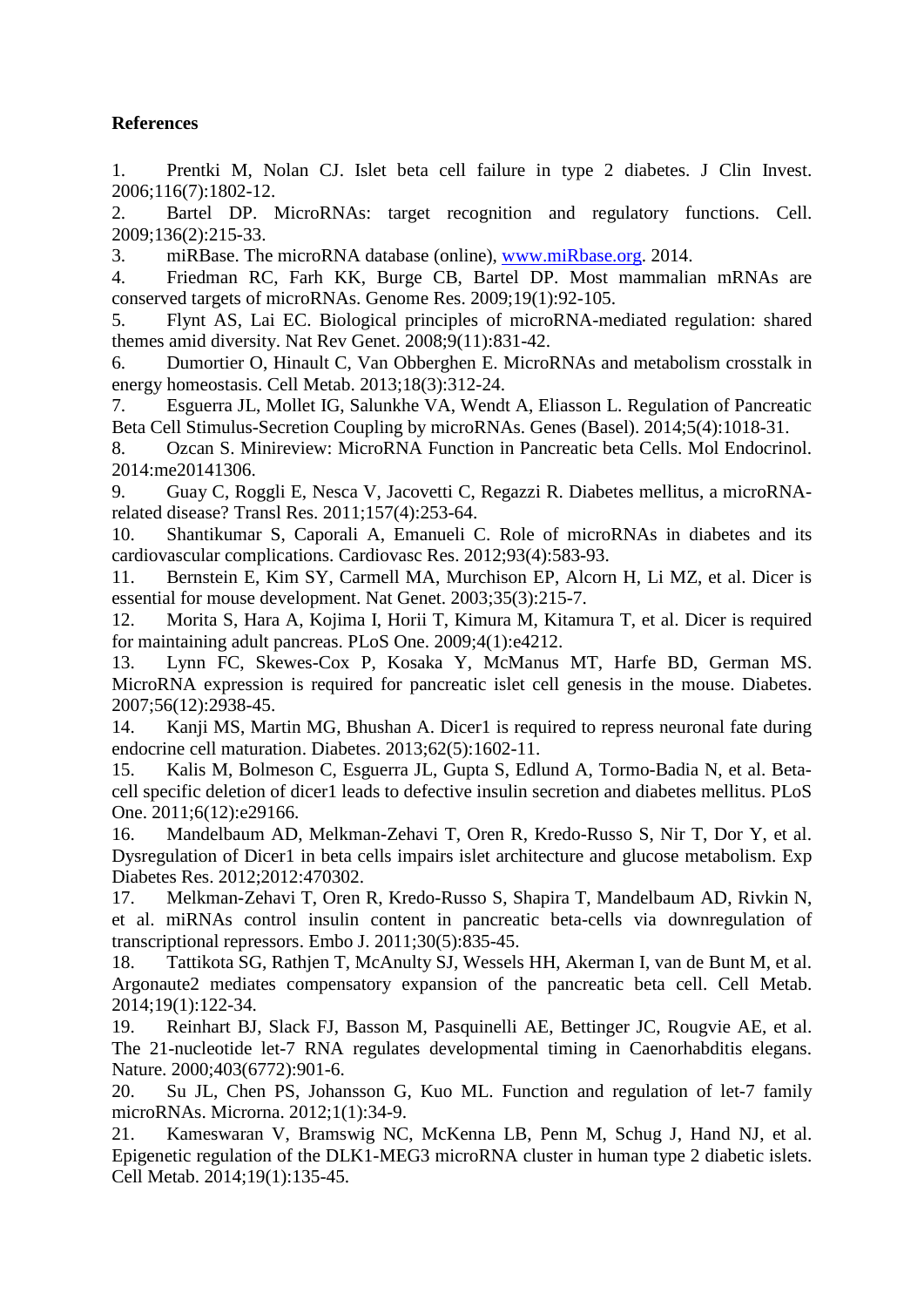<span id="page-18-0"></span>22. van de Bunt M, Gaulton KJ, Parts L, Moran I, Johnson PR, Lindgren CM, et al. The miRNA profile of human pancreatic islets and beta-cells and relationship to type 2 diabetes pathogenesis. PLoS One. 2013;8(1):e55272.

<span id="page-18-1"></span>23. Frost RJ, Olson EN. Control of glucose homeostasis and insulin sensitivity by the Let-7 family of microRNAs. Proc Natl Acad Sci U S A. 2011;108(52):21075-80.

<span id="page-18-2"></span>24. Zhu H, Shyh-Chang N, Segre AV, Shinoda G, Shah SP, Einhorn WS, et al. The Lin28/let-7 axis regulates glucose metabolism. Cell. 2011;147(1):81-94.

<span id="page-18-3"></span>25. Poy MN, Eliasson L, Krutzfeldt J, Kuwajima S, Ma X, Macdonald PE, et al. A pancreatic islet-specific microRNA regulates insulin secretion. Nature. 2004;432(7014):226- 30.

<span id="page-18-4"></span>26. El Ouaamari A, Baroukh N, Martens GA, Lebrun P, Pipeleers D, van Obberghen E. miR-375 targets 3'-phosphoinositide-dependent protein kinase-1 and regulates glucoseinduced biological responses in pancreatic beta-cells. Diabetes. 2008;57(10):2708-17.

<span id="page-18-5"></span>27. Keller DM, McWeeney S, Arsenlis A, Drouin J, Wright CV, Wang H, et al. Characterization of pancreatic transcription factor Pdx-1 binding sites using promoter microarray and serial analysis of chromatin occupancy. J Biol Chem. 2007;282(44):32084- 92.

<span id="page-18-6"></span>28. Kloosterman WP, Lagendijk AK, Ketting RF, Moulton JD, Plasterk RH. Targeted inhibition of miRNA maturation with morpholinos reveals a role for miR-375 in pancreatic islet development. PLoS Biol. 2007;5(8):e203.

<span id="page-18-7"></span>29. Poy MN, Hausser J, Trajkovski M, Braun M, Collins S, Rorsman P, et al. miR-375 maintains normal pancreatic alpha- and beta-cell mass. Proc Natl Acad Sci U S A. 2009;106(14):5813-8.

<span id="page-18-8"></span>30. Esguerra JL, Bolmeson C, Cilio CM, Eliasson L. Differential Glucose-Regulation of MicroRNAs in Pancreatic Islets of Non-Obese Type 2 Diabetes Model Goto-Kakizaki Rat. PLoS One. 2011;6(4):e18613.

<span id="page-18-9"></span>31. Nesca V, Guay C, Jacovetti C, Menoud V, Peyot ML, Laybutt DR, et al. Identification of particular groups of microRNAs that positively or negatively impact on beta cell function in obese models of type 2 diabetes. Diabetologia. 2013;56(10):2203-12.

<span id="page-18-10"></span>32. Zhao E, Keller MP, Rabaglia ME, Oler AT, Stapleton DS, Schueler KL, et al. Obesity and genetics regulate microRNAs in islets, liver, and adipose of diabetic mice. Mamm Genome. 2009;20(8):476-85.

<span id="page-18-11"></span>33. Sebastiani G, Po A, Miele E, Ventriglia G, Ceccarelli E, Bugliani M, et al. MicroRNA-124a is hyperexpressed in type 2 diabetic human pancreatic islets and negatively regulates insulin secretion. Acta Diabetol. 2014.

<span id="page-18-12"></span>34. Dumortier O, Hinault C, Gautier N, Patouraux S, Casamento V, Van Obberghen E. Maternal protein restriction leads to pancreatic failure in offspring: role of misexpressed microRNA-375. Diabetes. 2014;63(10):3416–27.

<span id="page-18-13"></span>35. Bravo-Egana V, Rosero S, Molano RD, Pileggi A, Ricordi C, Dominguez-Bendala J, et al. Quantitative differential expression analysis reveals miR-7 as major islet microRNA. Biochem Biophys Res Commun. 2008;366(4):922-6.

36. Correa-Medina M, Bravo-Egana V, Rosero S, Ricordi C, Edlund H, Diez J, et al. MicroRNA miR-7 is preferentially expressed in endocrine cells of the developing and adult human pancreas. Gene Expr Patterns. 2009;9(4):193-9.

<span id="page-18-15"></span>37. Kredo-Russo S, Ness A, Mandelbaum AD, Walker MD, Hornstein E. Regulation of pancreatic microRNA-7 expression. Exp Diabetes Res. 2012;2012:695214.

<span id="page-18-14"></span>38. Nieto M, Hevia P, Garcia E, Klein D, Alvarez-Cubela S, Bravo-Egana V, et al. Antisense miR-7 impairs insulin expression in developing pancreas and in cultured pancreatic buds. Cell Transplant. 2012;21(8):1761-74.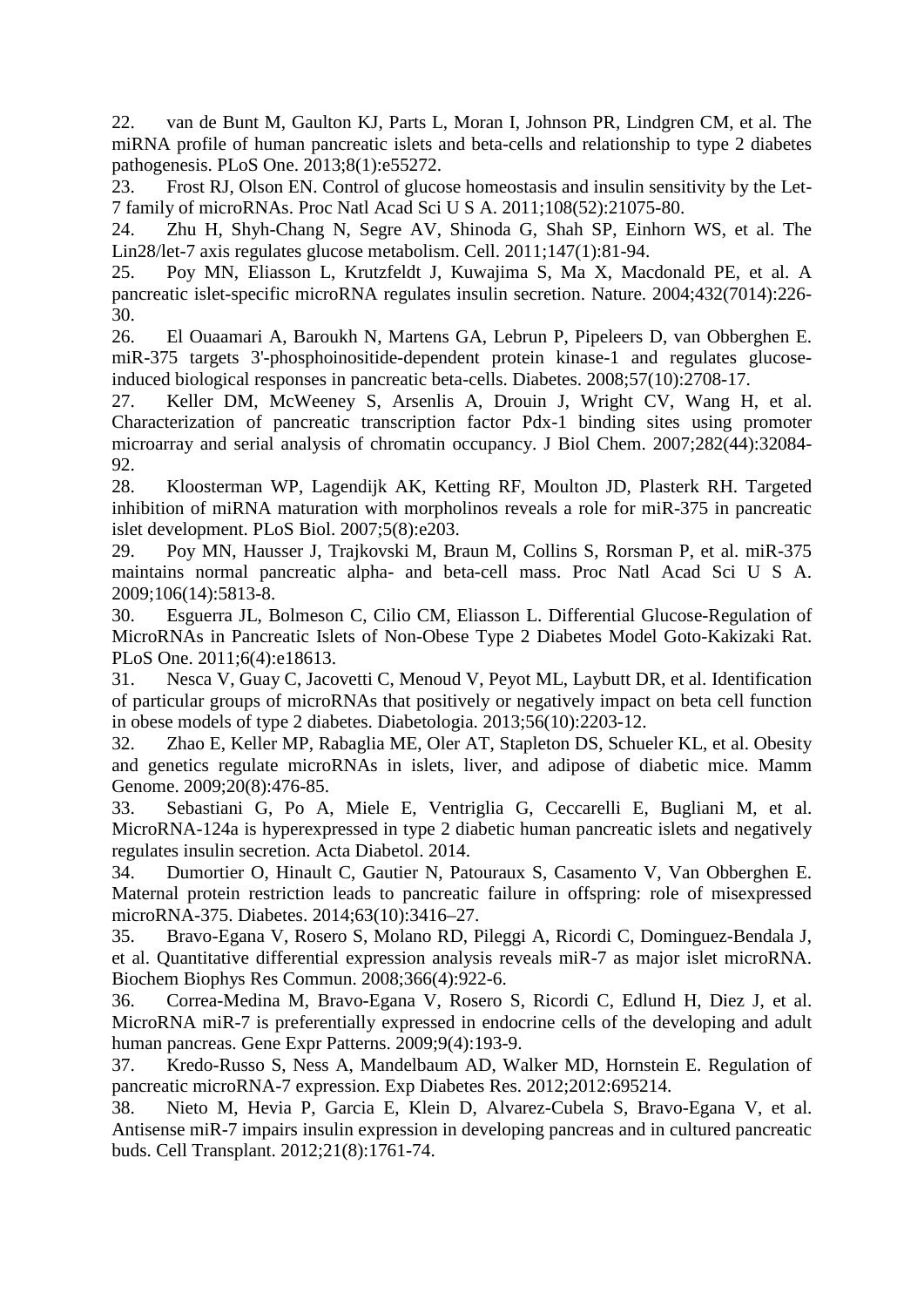<span id="page-19-0"></span>39. Latreille M, Hausser J, Stutzer I, Zhang Q, Hastoy B, Gargani S, et al. MicroRNA-7a regulates pancreatic beta cell function. J Clin Invest. 2014;124(6):2722-35.

<span id="page-19-1"></span>40. Wang Y, Liu J, Liu C, Naji A, Stoffers DA. MicroRNA-7 regulates the mTOR pathway and proliferation in adult pancreatic beta-cells. Diabetes. 2013;62(3):887-95.

<span id="page-19-2"></span>41. Salzman J, Gawad C, Wang PL, Lacayo N, Brown PO. Circular RNAs are the predominant transcript isoform from hundreds of human genes in diverse cell types. PLoS One. 2012;7(2):e30733.

<span id="page-19-3"></span>42. Hansen TB, Kjems J, Damgaard CK. Circular RNA and miR-7 in cancer. Cancer Res. 2013;73(18):5609-12.

<span id="page-19-4"></span>43. Memczak S, Jens M, Elefsinioti A, Torti F, Krueger J, Rybak A, et al. Circular RNAs are a large class of animal RNAs with regulatory potency. Nature. 2013;495(7441):333-8.

<span id="page-19-5"></span>44. Ostenson CG, Khan A, Abdel-Halim SM, Guenifi A, Suzuki K, Goto Y, et al. Abnormal insulin secretion and glucose metabolism in pancreatic islets from the spontaneously diabetic GK rat. Diabetologia. 1993;36(1):3-8.

<span id="page-19-6"></span>45. Kornfeld JW, Baitzel C, Konner AC, Nicholls HT, Vogt MC, Herrmanns K, et al. Obesity-induced overexpression of miR-802 impairs glucose metabolism through silencing of Hnf1b. Nature. 2013;494(7435):111-5.

<span id="page-19-7"></span>46. Lovis P, Roggli E, Laybutt DR, Gattesco S, Yang JY, Widmann C, et al. Alterations in microRNA expression contribute to fatty acid-induced pancreatic beta-cell dysfunction. Diabetes. 2008;57(10):2728-36.

<span id="page-19-8"></span>47. Filios SR, Xu G, Chen J, Hong K, Jing G, Shalev A. MicroRNA-200 Is Induced by Thioredoxin-interacting Protein and Regulates Zeb1 Protein Signaling and Beta Cell Apoptosis. J Biol Chem. 2014;289(52):36275-83.

<span id="page-19-9"></span>48. Xu G, Chen J, Jing G, Shalev A. Thioredoxin-interacting protein regulates insulin transcription through microRNA-204. Nat Med. 2013;19(9):1141-6.

<span id="page-19-10"></span>49. Soni MS, Rabaglia ME, Bhatnagar S, Shang J, Ilkayeva O, Mynatt R, et al. Downregulation of Carnitine acyl-carnitine translocase by miRNAs 132 and 212 amplifies glucose-stimulated insulin secretion. Diabetes. 2014;63(11):3805–14.

<span id="page-19-11"></span>50. Jacovetti C, Abderrahmani A, Parnaud G, Jonas JC, Peyot ML, Cornu M, et al. MicroRNAs contribute to compensatory beta cell expansion during pregnancy and obesity. J Clin Invest. 2012;122(10):3541-51.

<span id="page-19-12"></span>51. Bolmeson C, Esguerra JL, Salehi A, Speidel D, Eliasson L, Cilio CM. Differences in islet-enriched miRNAs in healthy and glucose intolerant human subjects. Biochem Biophys Res Commun. 2011;404(1):16-22.

<span id="page-19-13"></span>52. Zhao H, Guan J, Lee HM, Sui Y, He L, Siu JJ, et al. Up-regulated pancreatic tissue microRNA-375 associates with human type 2 diabetes through beta-cell deficit and islet amyloid deposition. Pancreas. 2010;39(6):843-6.

<span id="page-19-14"></span>53. Locke JM, da Silva Xavier G, Dawe HR, Rutter GA, Harries LW. Increased expression of miR-187 in human islets from individuals with type 2 diabetes is associated with reduced glucose-stimulated insulin secretion. Diabetologia. 2014;57(1):122-8.

54. Baroukh N, Ravier MA, Loder MK, Hill EV, Bounacer A, Scharfmann R, et al. MicroRNA-124a regulates Foxa2 expression and intracellular signaling in pancreatic betacell lines. J Biol Chem. 2007;282(27):19575-88.

55. Lovis P, Gattesco S, Regazzi R. Regulation of the expression of components of the exocytotic machinery of insulin-secreting cells by microRNAs. Biol Chem. 2008;389(3):305- 12.

<span id="page-19-15"></span>56. Guay C, Regazzi R. Role of islet microRNAs in diabetes: which model for which question? Diabetologia. 2015;58(3):456-63.

<span id="page-19-16"></span>57. Henquin JC, Rahier J. Pancreatic alpha cell mass in European subjects with type 2 diabetes. Diabetologia. 2011;54(7):1720-5.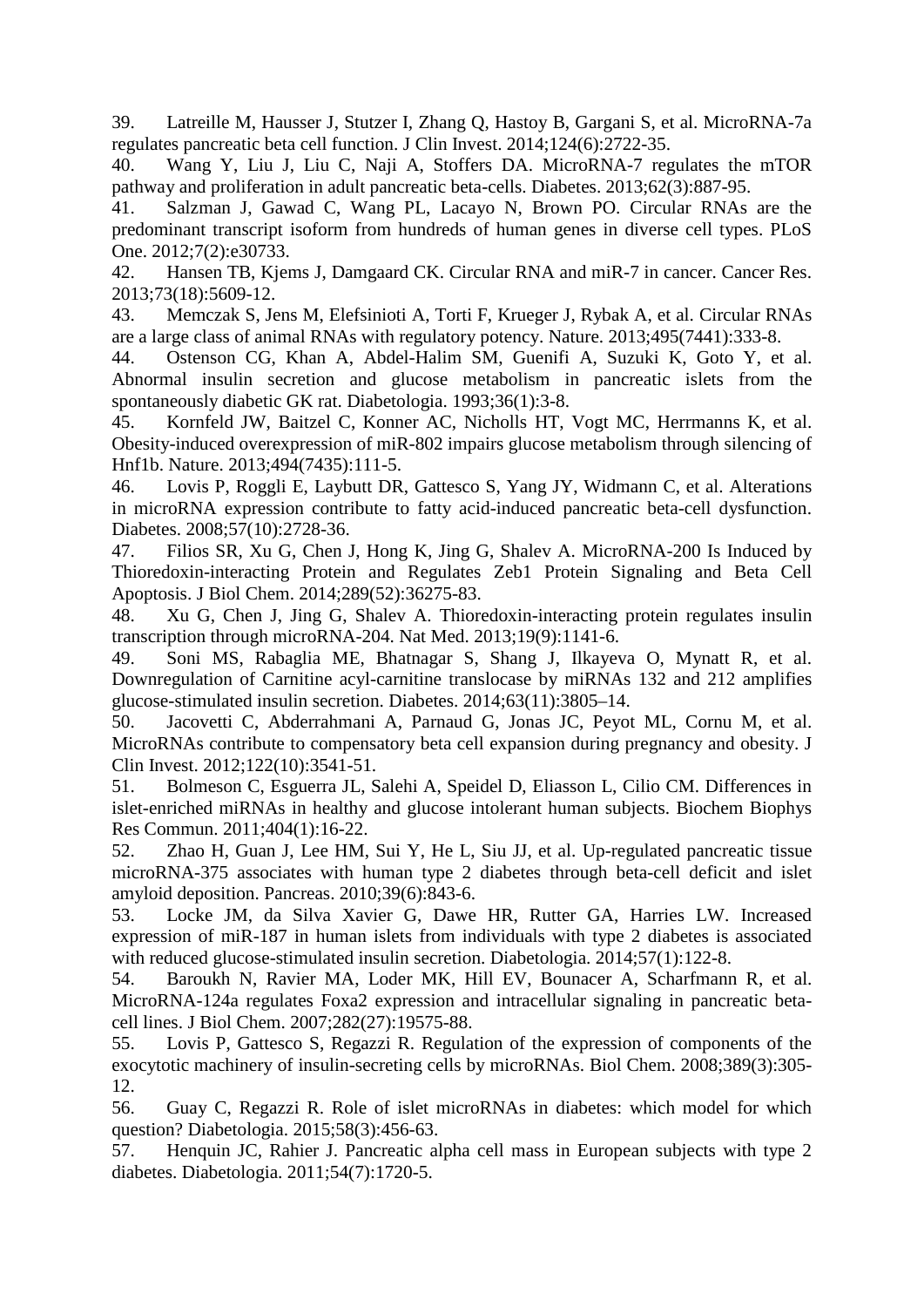<span id="page-20-0"></span>58. Meier JJ, Breuer TG, Bonadonna RC, Tannapfel A, Uhl W, Schmidt WE, et al. Pancreatic diabetes manifests when beta cell area declines by approximately 65% in humans. Diabetologia. 2012;55(5):1346-54.<br>59. Wang D, Gu J, Wang T, I

<span id="page-20-1"></span>Wang D, Gu J, Wang T, Ding Z. OncomiRDB: a database for the experimentally verified oncogenic and tumor-suppressive microRNAs. Bioinformatics. 2014;30(15):2237-8.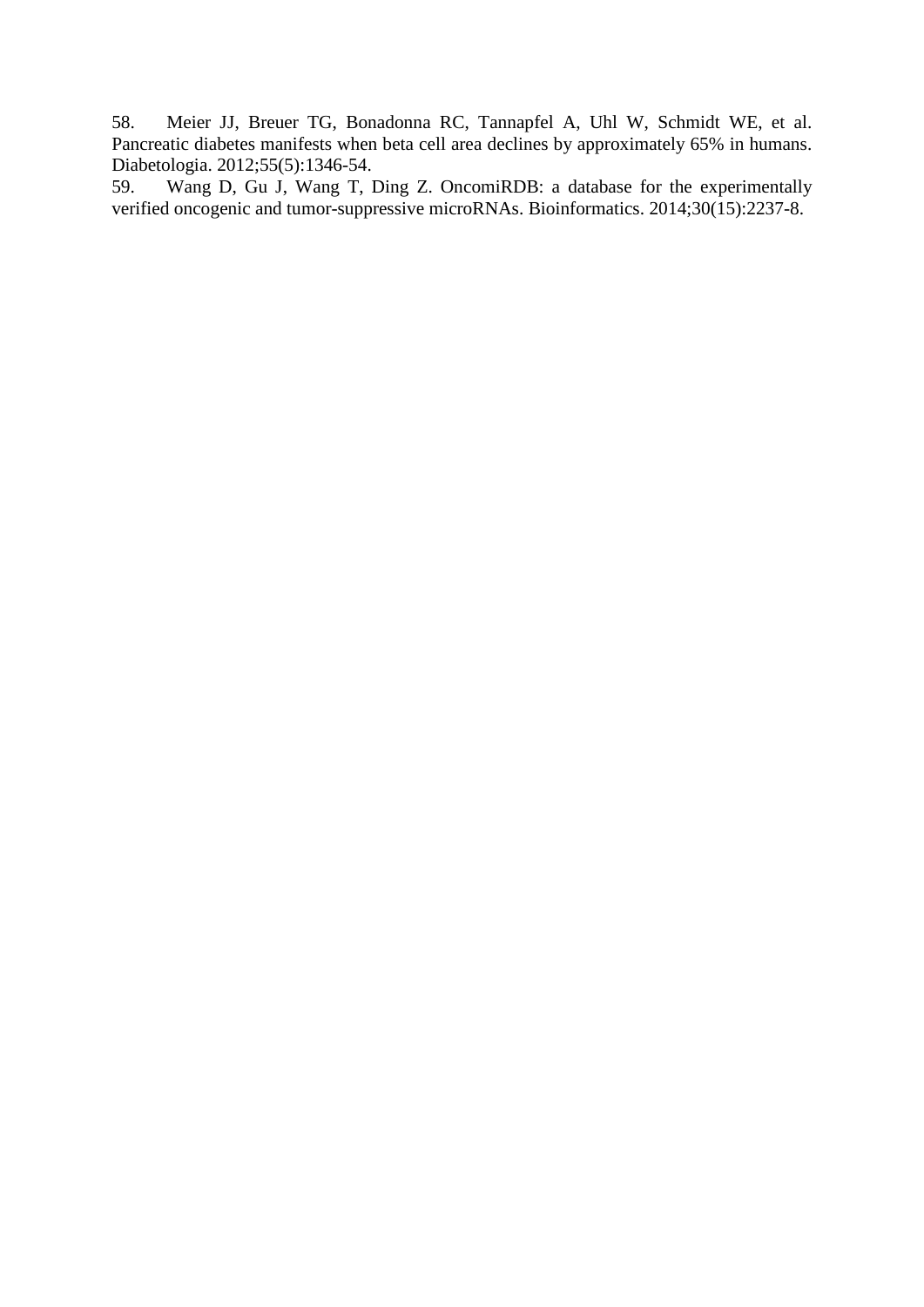#### **Figure legends**

Figure 1: **The canonical miRNA biogenesis pathway.** 1- miRNAs are transcribed by the RNA polymerase II as primary molecules (pri-miRNAs) containing characteristic stem-loop structures. 2- Pri-miRNAs are recognized by the microprocessor complex composed of DGCR8/Pasha proteins and cleaved by the RNase III-type enzyme Drosha to produce hairpin-structured precursors of 70 nucleotides (pre-miRNAs). 3- Thereafter, miRNAs precursors are transported to the cytoplasm by Exportin-5 and 4- further cleaved by the endoribonuclease Dicer to generate an imperfect miRNA/miRNA\* duplex of around 22 nucleotides. 5- Mature miRNA strands in association with members of the Argonaute family are incorporated into the RNA-induced silencing complex (RISC). 6- Finally, the RISC complex guided by the mature miRNA binds to miRNA recognition element within the 3'untranslated region (3'UTR) of the target mRNA, leading to translational inhibition and/or transcript degradation.

Figure 2: **Deregulation of particular miRNAs during the development of T2DM.** In healthy non-diabetic state, pancreatic beta-cells secrete insulin in response to the organism demand. However, in genetically susceptible individuals that face environmental factors like overnutrition, inactivity and ageing, beta-cells need to compensate to overcome the insulin resistant state of the target tissues. Augmentation of miR-132 and reduction of miR-7, miR-184 and miR-338-3p levels have been suggested to be part of mechanisms leading to increase beta-cell mass and function. Appropriate amount of miR-375 is also required for proper adaptation of beta-cells to insulin resistant state. T2DM develops when beta-cells are unable anymore to face the organism need in insulin. Downregulation of the miRNA cluster DLK1- MEG3 and miR-203, miR-210, miR-383 as well as upregulation of miR-34a, miR-124a, miR-146, miR-187 and miR-199a favor beta-cell dysfunction and death associated with onset of diabetes.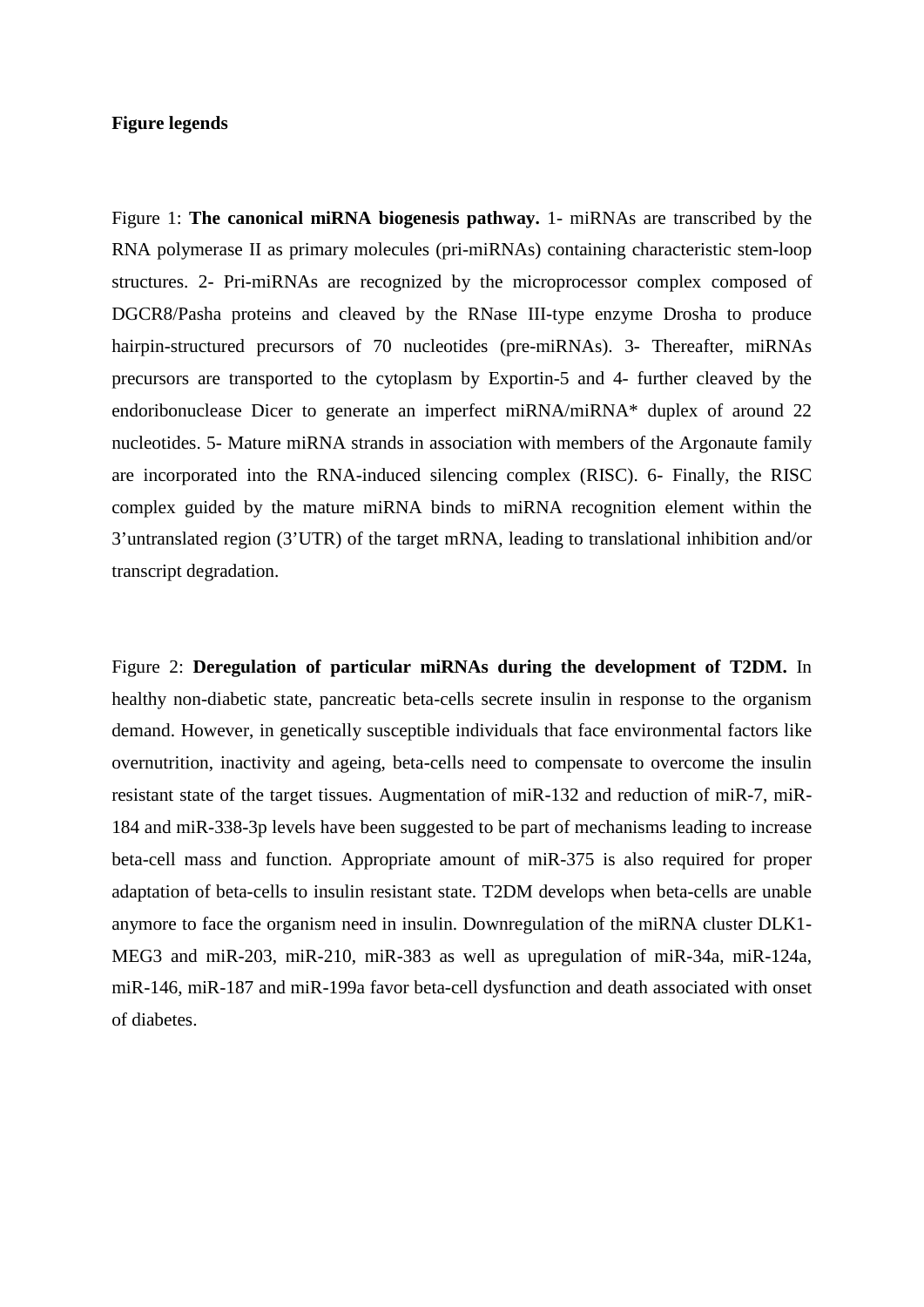

Figure 1: Guay and Regazzi